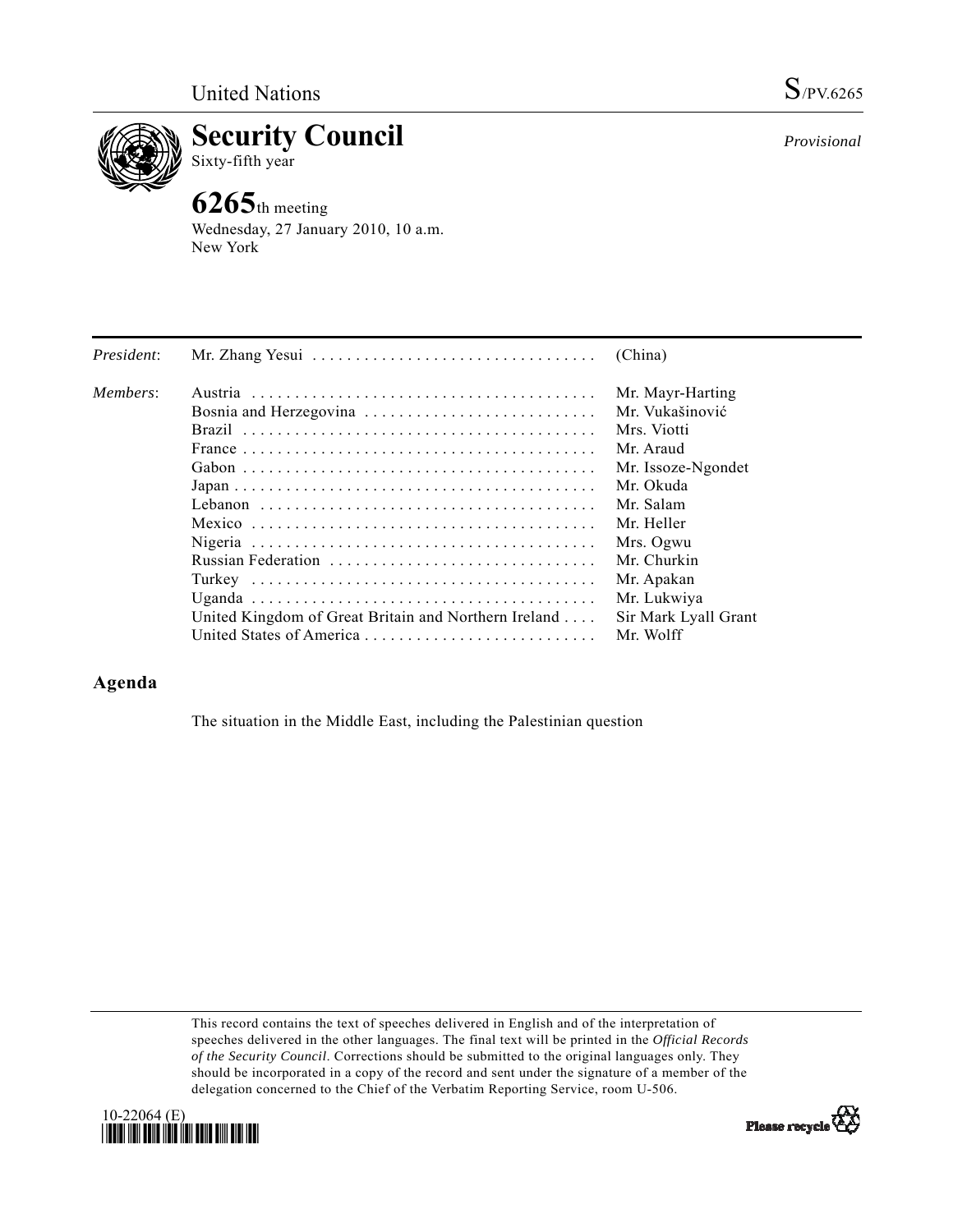*The meeting was called to order at 10.10 a.m.* 

## **Adoption of the agenda**

*The agenda was adopted*.

## **The situation in the Middle East, including the Palestinian question**

**The President** (*spoke in Chinese*)**:** I should like to inform the Council that I have received letters from the representatives of Algeria, Argentina, Cuba, Egypt, Indonesia, the Islamic Republic of Iran, Israel, Jordan, Malaysia, Morocco, Nicaragua, Norway, Oman, Pakistan, Qatar, Saudi Arabia, South Africa, Sri Lanka, the Syrian Arab Republic, Tunisia, the United Arab Emirates, the Bolivarian Republic of Venezuela and Viet Nam, in which they request to be invited to participate in the consideration of the item on the Council's agenda. In accordance with the usual practice, I propose, with the consent of the Council, to invite those representatives to participate in the consideration of the item, without the right to vote in accordance with the relevant provisions of the Charter and rule 37 of the Council's provisional rules of procedure.

There being no objection, it is so decided.

*At the invitation of the President, Ms. Shalev (Israel) took a seat at the Council table; the representatives of the other aforementioned countries took the seats reserved for them at the side of the Council Chamber*.

**The President** (*spoke in Chinese*): I should like to inform the Council that I have received a letter dated 22 January 2010 from the Chargé d'affaires, a.i., of the Permanent Observer Mission of Palestine to the United Nations, which will be issued as document S/2010/44 and which reads as follows:

 "I have the honour to request that, in accordance with its previous practice, the Security Council invite the Permanent Observer of Palestine to the United Nations to participate in the meeting of the Security Council which will be held on Wednesday, 27 January 2010, regarding the situation in the Middle East, including the Palestinian question."

 I propose, with the consent of the Council, to invite the Permanent Observer of Palestine to participate in the meeting in accordance with the rules of procedure and the previous practice in this regard.

There being no objection, it is so decided.

*At the invitation of the President, Mr. Mansour (Palestine) took a seat at the Council table.* 

**The President** (*spoke in Chinese*): In accordance with the understanding reached in the Council's prior consultations, I shall take it that the Security Council agrees to extend an invitation under rule 39 of its provisional rules of procedure to Mr. Oscar Fernandez-Taranco, Assistant Secretary-General for Political Affairs.

There being no objection, it is so decided.

 In accordance with the understanding reached in the Council's prior consultations, I shall take it that the Security Council agrees to extend an invitation under rule 39 of its provisional rules of procedure to His Excellency Mr. Pedro Serrano, acting head of the delegation of the European Union to the United Nations.

There being no objection, it is so decided.

 I invite Mr. Serrano to take the seat reserved for him at the side of the Council Chamber.

 I should like to inform the Council that I have received a letter dated 22 January 2010 from His Excellency Mr. Paul Badji, Permanent Representative of Senegal, in which he requests to be invited, in his capacity as Chairman of the Committee on the Exercise of the Inalienable Rights of the Palestinian People, to participate in the consideration of the item on the Council's agenda. If I hear no objection, I shall take it that the Security Council agrees to extend an invitation under rule 39 of its provisional rules of procedure to His Excellency Mr. Paul Badji.

There being no objection, it is so decided.

 I invite Mr. Badji to take the seat reserved for him at the side of the Council Chamber.

 I should like to inform the Council that I have received a letter dated 26 January 2010 from the Permanent Representative of Lebanon to the United Nations, in which he requests that the Permanent Observer of the League o£ Arab States to the United Nations, His Excellency Mr. Yahya Mahmassani, be invited to participate in the consideration of the item in accordance with rule 39 of the Council's provisional rules of procedure.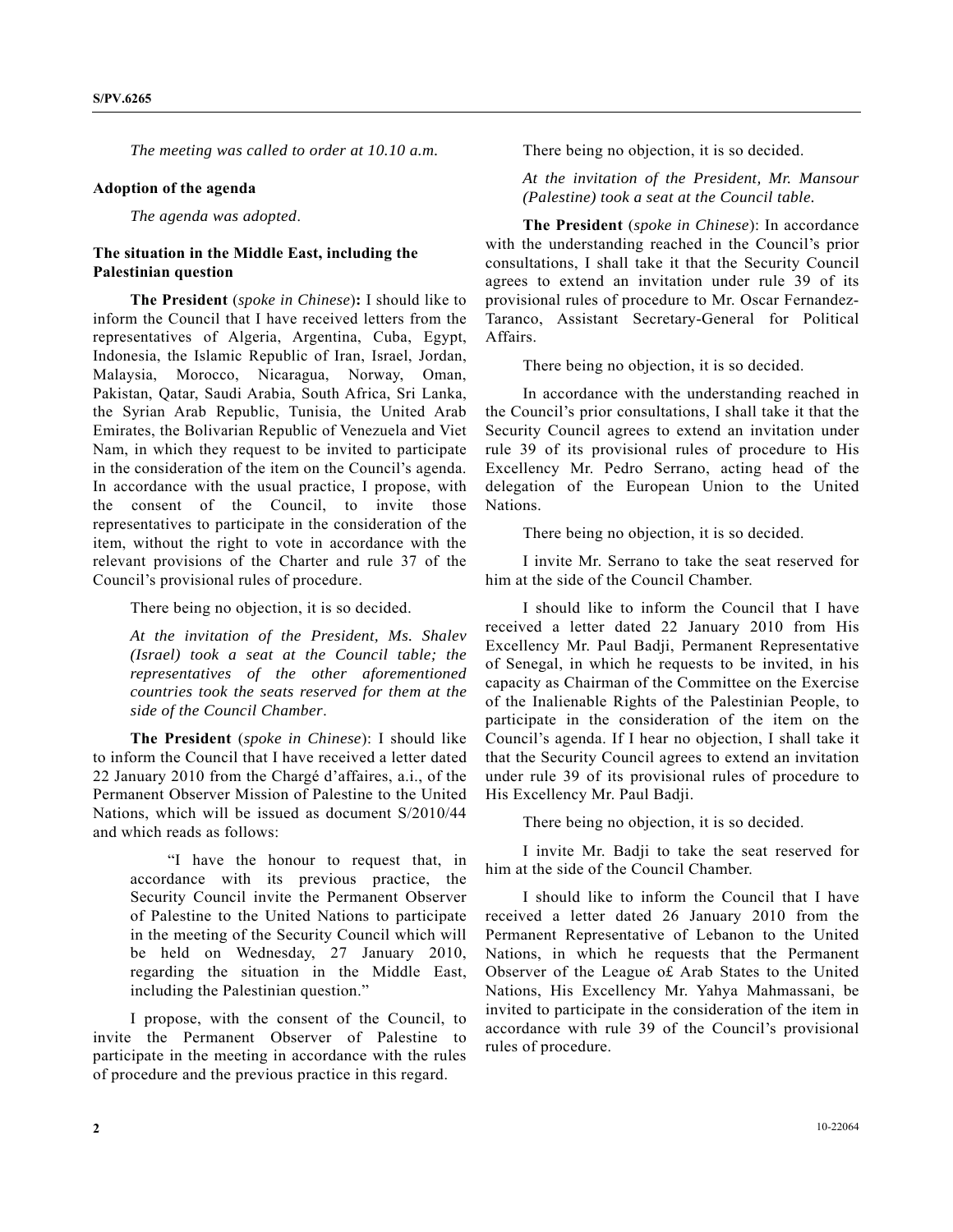If I hear no objection, I shall take it that the Council agrees to extend an invitation under rule 39 to His Excellency Mr. Yahya Mahmassani.

There being no objection, it is so decided.

 I invite Mr. Mahmassani to take the seat reserved for him at the side of the Council Chamber.

 I wish to acknowledge the presence of the Secretary-General, His Excellency Mr. Ban Ki-moon, at today's meeting.

 The Security Council will now begin its consideration of the item on its agenda. The Security Council is meeting in accordance with the understanding reached in its prior consultations.

 At this meeting, the Council will hear a briefing by Mr. Oscar Fernandez-Taranco, to whom I now give the floor.

**Mr. Fernandez-Taranco**: An extremely worrying impasse persists in efforts to bring about Israeli-Palestinian negotiations, amidst low confidence between the parties, disputes over the terms of reference for negotiations, continued creation of facts on the ground, tensions in Jerusalem, uneven developments in the remainder of the West Bank and unsustainable conditions in Gaza.

 Intense diplomatic activity has continued, to try to bring about resumed negotiations between Israel and the Palestinians, including United States Envoy George Mitchell's recent visit to the region. These efforts are continuing, and the parties have indicated that they are reviewing developments, but a breakthrough has not been achieved.

 The Secretary-General and his Envoy are actively engaged with the parties and regional partners, and within the Quartet, in an effort to support the initiation of a meaningful process that leads to a clear endgame. The Secretary-General met Envoy Mitchell on 6 January, and we welcome Mr. Mitchell's engagement with Quartet envoys and other partners in Europe on 12 and 13 January. We also note the efforts of Egypt, which hosted Israeli and Palestinian leaders for discussions this month. Special Coordinator Robert Serry recently visited Cairo and Amman.

 We believe that the Quartet can and must play its full role at this crucial juncture if obstacles are to be overcome and a process is to be resumed with prospects for success. The parties must also assume

their responsibilities. Notwithstanding certain steps, Israel can and should do considerably more to build confidence through the implementation of obligations on the ground and by signalling a genuine commitment to negotiating and resolving all core issues, including Jerusalem, within a clear time frame. While we do not underestimate the difficulties and concerns involved, the Palestinians should continue to engage in earnest, as they are doing, in an effort to bring about resumed negotiations.

 Despite the political impasse, the Palestinian Authority continues its efforts to advance its Statebuilding agenda. During the reporting period, the Palestinian Authority marked the completion of its 1,000th small project since 2008 targeting underserved communities. On 14 January, Prime Minister Fayyad presented the Government's priority interventions for 2010: institution-building, strategic infrastructure and the delivery of services. We urge the international community to support that programme. The total cost is estimated at \$5.5 billion, of which only 50 per cent is fully or partially funded.

 The Palestinian Authority also faces a recurring budget deficit that is estimated at \$1.2 billion. It is therefore in need of further budgetary support in 2010. In fulfilling outstanding pledges from the Paris and Sharm el-Sheikh donor conferences, the Palestinian Authority has requested that assistance be frontloaded and that measures be taken to ensure the predictability of financing.

 The Palestinian Authority also continues to make progress in the areas of law and order and combating potential terrorism, in accordance with the Road Map. Four hundred newly trained Palestinian security personnel were deployed in Hebron in early January. Progress has been made in recent months in addressing human rights concerns in Palestinian Authority prisons.

 We note positively new Israeli measures to facilitate economic activity in the West Bank. On 4 January, the opening hours of the Tarkumiya commercial goods crossing between the southern West Bank and Israel were extended to improve access for goods. On 15 January, a section of a road south-west of Hebron that connects two major routes and provides critical access for some villages to service centres was reopened to Palestinian traffic for the first time since 2001.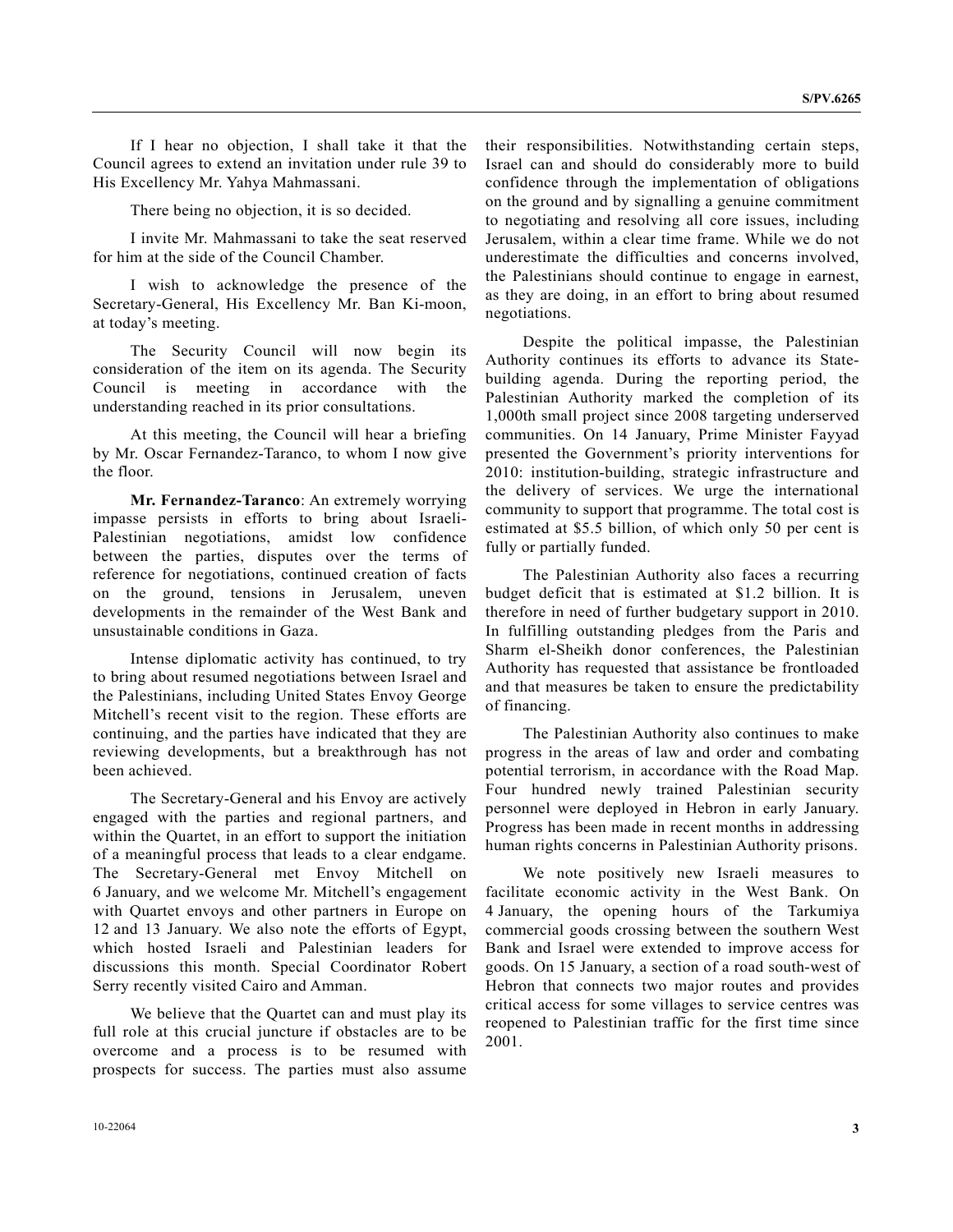We urge Israel to take more far-reaching measures to facilitate Palestinian development in the West Bank, including the further easing of closures which stand at 569 obstacles to movement facilitating improvements in Area C and refraining from demolishing Palestinian homes. During this reporting period, demolitions left over 100 Palestinians, including 34 children, homeless.

 I would like to reiterate the Secretary-General's concern about the situation in East Jerusalem. He calls on Israeli authorities to put an end to activities such as settlement construction and expansion, house demolitions, the closure of institutions and the revocation of residency rights.

 As they have for nearly a decade and contrary to the Road Map, Palestinian institutions in East Jerusalem remained closed during the reporting period, including Orient House and the Chamber of Commerce. Protests by Israelis and Palestinians alike against Israeli actions in Sheikh Jarrah — where several families have been evicted and a further 25 face the same threat — have continued and now take place most weeks. Seventeen demonstrators arrested on 15 January were released the following day after the Israeli court ruled their arrests illegal, but a further 20 were detained on 22 January. There are also persistent concerns with regard to settler-run archeological excavations, including tunnelling activities, in the sensitive Silwan neighbourhood, which is adjacent to the Old City. New cracks that appeared in roads after recent heavy rain have been attributed by some reports to those activities.

 There continue to be official announcements of intent to expand settlement construction within the Israeli-determined municipal boundaries of occupied East Jerusalem, in areas of existing settlement and in Palestinian neighbourhoods. Those include the 692 new housing units in three existing settlements announced on 28 December, a new project announced on 4 January to house 24 settler families in the Palestinian neighbourhood of the Mount of Olives, and a plan announced on 6 January to establish 50 new settler housing units in the Palestinian neighbourhood of Shuafat. We urge the Israeli Government not to finalize the approval of those plans. The international community does not recognize Israel's annexation of East Jerusalem. The status of the city remains a final status issue for negotiations, through which a way must be found for Jerusalem to emerge as the capital of two States.

 The policy of partial temporary settlement restraint in the remainder of the West Bank announced in November by Prime Minister Netanyahu is being broadly implemented. Teams of Israeli inspectors have visited settlements to verify that stop-work orders are being put into effect. However, due to the exemptions in the policy and, in some cases, the fact that construction is continuing contrary to the policy, construction activity has been reported in several settlements. On 20 January, Defence Minister Barak upgraded to university status a college in the large settlement of Ariel in the occupied West Bank, while Prime Minister Netanyahu planted trees in Gush Etzion and Ma'ale Adumim on 24 January.

 Settlement activity throughout the territory occupied in 1967 is illegal, and its continuation is contrary to the Road Map. We once again strongly urge the full implementation of Israel's obligations to freeze all settlement activity, including as a result of natural growth, and to dismantle the outposts erected since March 2001. On 12 January, Prime Minister Fayyad announced that the Palestinian Authority is seeking to implement a boycott of settlement products within Palestinian areas.

 Palestinian, Israeli and foreign protestors continued demonstrating in the villages of Nil'in and Bil'in, where the barrier is built on occupied Palestinian territory contrary to the advisory opinion of the International Court of Justice. There have also been clashes between protestors and Israeli security forces.

 During the reporting period, there was a substantial increase in Israeli military operations in the West Bank  $-$  143 in total  $-$  in response to alleged security threats. Three Palestinians were killed, 87 injured and over 300 arrested, 12 of whom were found to be carrying explosives. In a serious episode, Palestinian gunmen killed a settler on a road near Nablus on 24 December. In an action strongly denounced by the Palestinian Authority, Israeli forces entered Nablus on 26 December and killed three Palestinians alleged to be the perpetrators. Palestinian security forces arrested several individuals in the course of their own investigations into the killing of the settler.

 In total, there were 107 violent incidents between settlers and Palestinians during the reporting period,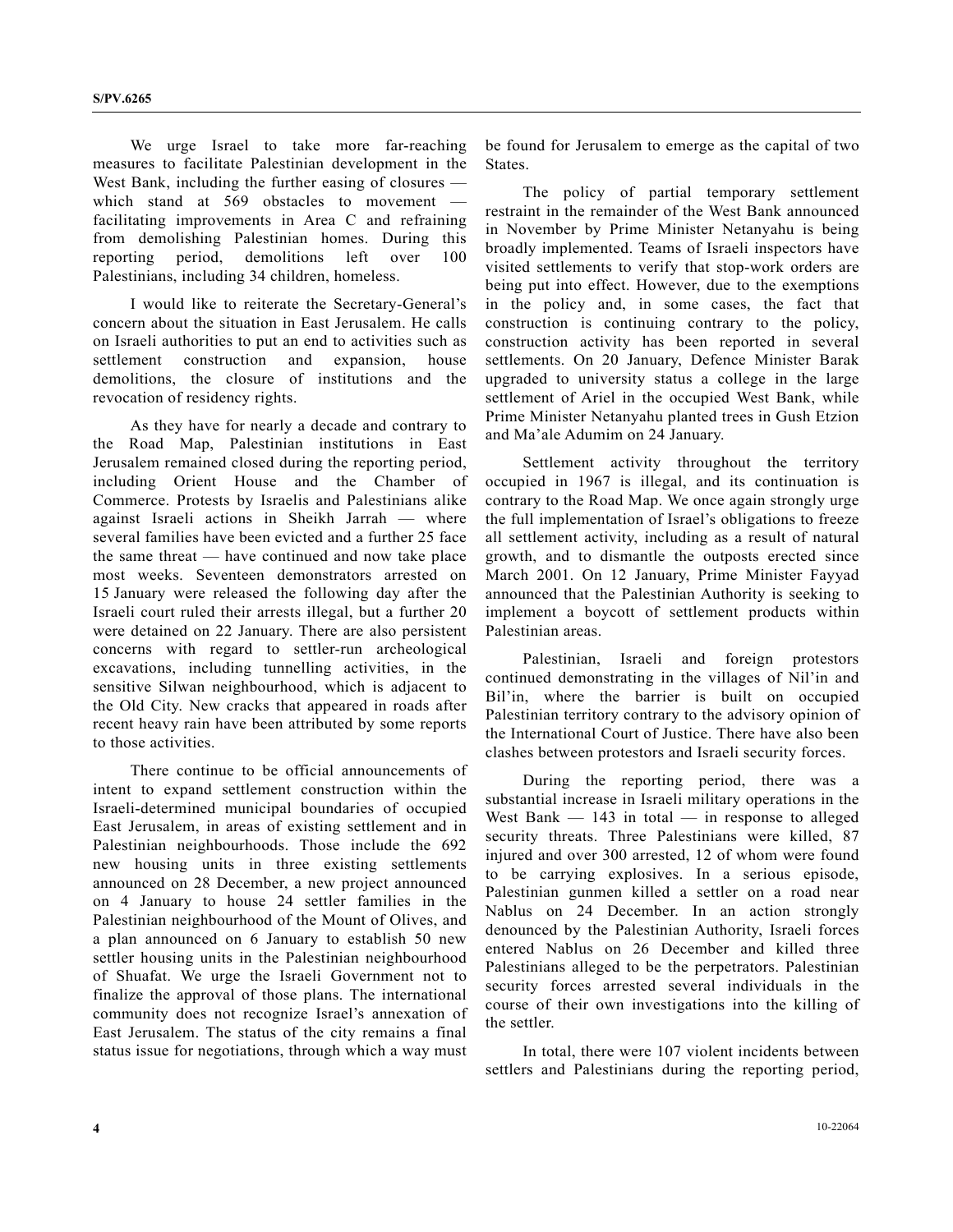which left 22 Palestinians and 18 settlers injured partly due to the "price tag" policy to protest the Israeli Government's policy of settlement restraint. Following the evacuation of the Givat Menachem outpost yesterday, settlers attacked Palestinians and their property in the neighbouring village of Bitilu. We note that the Israeli police detained a number of settlers on suspicion of involvement in the mosque arson at Yassuf, which was reported in the last briefing. However, more must be done to impose the rule of law on violent settlers.

 Turning to Gaza, as he stated on the first anniversary of Operation Cast Lead on 27 December, the Secretary-General remains gravely concerned that neither the issues that led to the conflict nor its worrying aftermath is being addressed. This has created an unsustainable situation and a sense of hopelessness for the civilian population in Gaza, more than half of whom are under 18.

 Hamas remains in de facto control of Gaza, asserting security control and pushing forward its social and institutional agenda. We regret its refusal to sign the Egyptian reconciliation proposal, accepted late last year by factions of the Palestine Liberation Organization (PLO) following an extended process of discussions, and urge Hamas to reconsider this position.

 We continue to support the reunification of Gaza and the West Bank within the framework of the legitimate Palestinian Authority, and to express the hope that free and fair elections throughout the Palestinian territory can be held as soon as possible. In the meantime, with the passing of the 25 January 2010 date by which the ranks of elected officials would ordinarily have been renewed by elections, the presidency and legislature have been extended by PLO decision until elections can be held, though the legislature is unable to meet due to the internal divide.

 Efforts to secure the release of Israeli captive Gilad Shalit in exchange for a number of the 9,000 Palestinians in Israeli jails have not so far achieved a breakthrough.

 There was a notable increase in the number of projectiles fired from Gaza by militant groups during the earlier part of this reporting period. Over 70 projectiles of different calibres were fired, 19 of which reached Israel. There were 20 Israeli incursions and 11 air strikes against targets in the Strip, leading to 11

Palestinian fatalities, including six civilians, and six injuries. This spike in violence is worrying and underscores the fragility of the current situation. However, we continue to believe from our contacts that major constituencies wish to maintain calm. We urge all parties to refrain from violence and respect international humanitarian law.

 Reports of weapons smuggling continue to cause concern. Egyptian efforts to combat smuggling have continued, including through the use of tunneldetecting sensors and the insertion of metal sheeting in parts of the ground along the border. Goods smuggled through tunnels are both sustaining and distorting the Gaza economy. There is an urgent need for all crossings into Gaza to be opened as foreseen in the Agreement on Movement and Access.

 On 6 January, during a demonstration by Palestinians in Rafah, Gaza, demanding the entry of a solidarity convoy of humanitarian aid, an Egyptian soldier was shot and killed on the Egyptian side of the border with Gaza. As the incident evolved, at least 13 Palestinians were injured on the Gazan side of the border. The Egyptian authorities have called on Hamas to ensure that those involved in the killing are brought to justice.

 We repeat our call for an end to the blockade of Gaza. During the reporting period, a weekly average of 534 truckloads of imports entered the Strip, a 10 per cent decline in quantity from the last reporting period, although it is positive that in December there was a slight expansion in the types of allowed imports, with goods such as candles, brooms, eye glasses and blankets entering. There was a 13 per cent increase in the amount of cooking gas entering Gaza, although shortages remain. There has also been a limited response to the United Nations call for a winterization package for Gaza. In particular, since 29 December, and following an appeal to the Israeli Government by the Secretary-General, 57 truckloads of glass have entered the Gaza Strip as part of an Israeli clearance for a total of 100 truckloads. This has enabled more ordinary families to repair some of the lesser damage caused during operation Cast Lead. In addition, Israel permitted the export of 41 truckloads comprising nearly 2 million carnations and over 40 tons of strawberries during the reporting period, with approximately 300 tons of strawberries expected to be exported by the end of the season.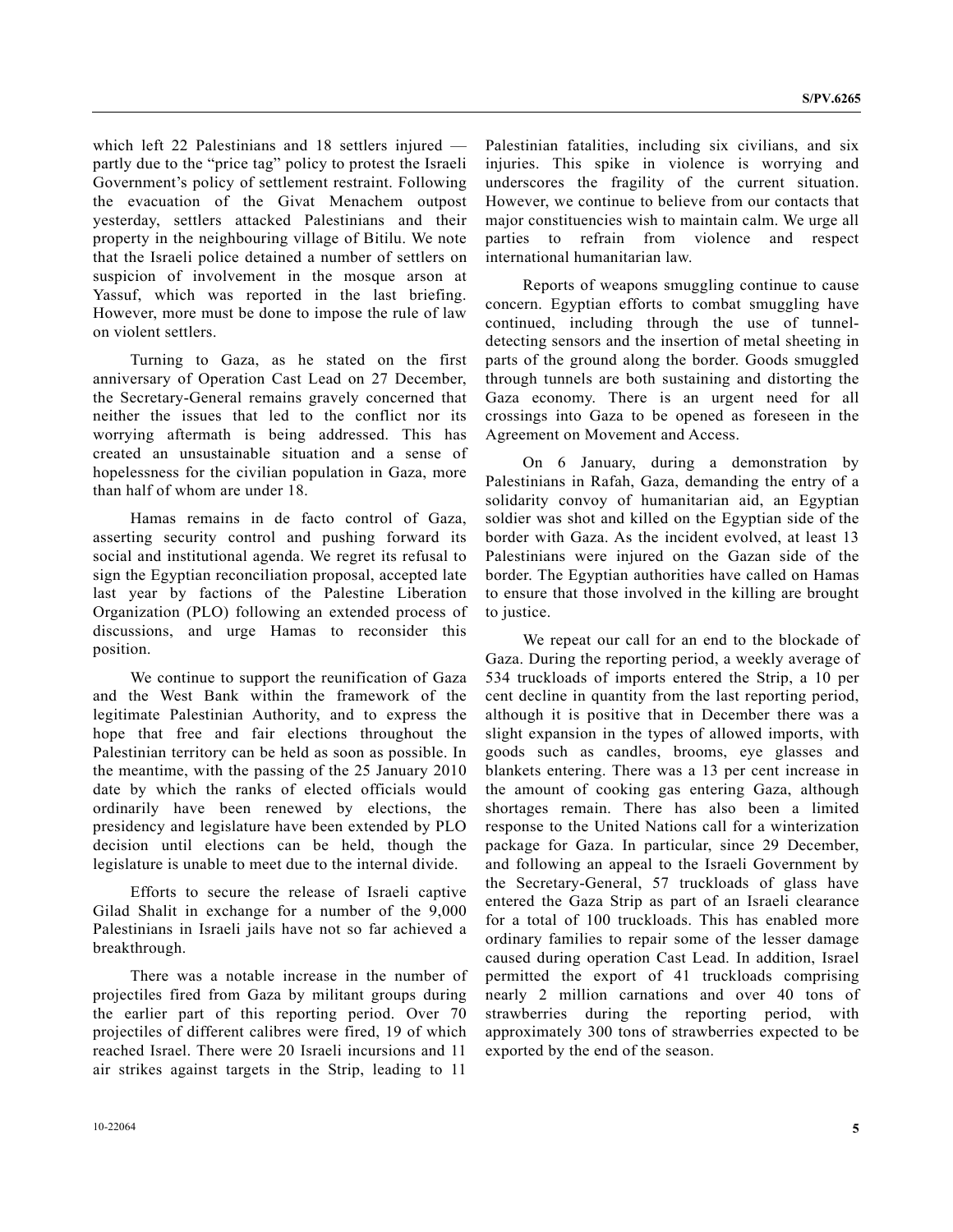The Gaza power plant faces fuel shortages, largely as a result of funding shortfalls, and efforts are continuing to resolve this important issue to prevent a shutdown of the plant, which would have worrying humanitarian consequences. It is also vital that the entry of materials for repair of electricity infrastructure be facilitated by Israel, together with sufficient quantities of fuel.

 On 1 January, citing concerns over tunnelling and the risk of attack, the Israeli authorities announced that the Nahal Oz crossing, which is used for the transfer of fuel from Israel to Gaza, will no longer be operational. The bulk of fuel imports will now pass through the much smaller-capacity Kerem Shalom crossing. With the exception of a conveyer belt at the Karni crossing used for the import of grain, it is very concerning that Kerem Shalom is now the only operational crossing for the import and export of goods into and from Gaza.

 There has still been no satisfactory Israeli response to the United Nations proposal to complete stalled projects for housing, schools and health facilities. This is extremely disappointing, and the Secretary-General intends to continue to pursue this matter. We note with concern restrictions that appear to be preventing senior international visitors from entering Gaza.

 Towards the end of 2009, there was an increase in impediments within Gaza due to demands from Hamas for information from aid agencies, leading to several incidents involving the confiscation or interference with aid supplies. Following interventions by the United Nations, the goods have been released and operations resumed. We will continue to insist on non-interference with international aid operations in Gaza.

 On 15 January, an arrangement was concluded whereby the Government of Israel made a payment of \$10.5 million to the United Nations in respect of losses sustained in the nine incidents investigated by the Gaza Board of Inquiry. In the light of this payment, the United Nations has agreed that the financial issues relating to those incidents have been brought to a satisfactory conclusion. As members of the Council are aware, the Secretary-General has written to the President of the Council informing him of this arrangement. We hope that Israel will allow the entry of sufficient materials to allow the rebuilding of the damaged United Nations buildings and facilities now that funds are available.

 We continue to support all efforts towards a resumption of Israeli-Syrian negotiations, and comprehensive regional peace. United States Envoy Mitchell visited Lebanon and Syria on 19 and 20 January in the course of consultations on a comprehensive regional peace, and met with the leaders of both countries. On the ground, the situation in the occupied Syrian Golan remains stable, although settlement activity continues.

 Progress in Lebanese-Syrian relations was highlighted by Prime Minister Hariri's first visit to Damascus on 19 December 2009, where he met Syrian President Bashar Al-Assad for extensive talks. The Prime Minister also visited Turkey Jordan, the United Arab Emirates, Egypt and France during this reporting period. President Sleiman held talks with French President Sarkozy in Paris on 30 December.

 On the security front, an explosion took place in the evening of 26 December 2009 inside a building used by Hamas in Beirut's southern suburb of Dahiye. The explosion left two Hamas members dead and wounded three others. The investigation into the incident is ongoing. Progress, albeit slow, continues to be made towards the reconstruction of the Nahr el-Bared refugee camp, which commenced on 25 November 2009.

 The situation in the area of operations of the United Nations Interim Force in Lebanon (UNIFIL) remains quiet but fragile. On 26 December, in the vicinity of Sarda, a UNIFIL patrol observed several men digging a hole, where 250 kilograms of explosives were found by UNIFIL; the men fled as the patrol approached. Israeli air violations continued on a daily basis during the reporting period, with a marked increase in early January.

 We remain deeply concerned at the current stalemate. If we cannot move forward decisively towards a final status agreement, we risk sliding backwards, with potentially profound and negative implications. We continue to urge the parties to implement their Road Map obligations, build confidence, resume negotiations on all final status issues and see them through to a two-State solution, and we believe the Quartet must play its full role in support of the process. We remain committed to an end to the occupation that began in 1967 and an end to the conflict, through the creation of a Palestinian State living side by side with Israel in peace and security and comprehensive regional peace, in accordance with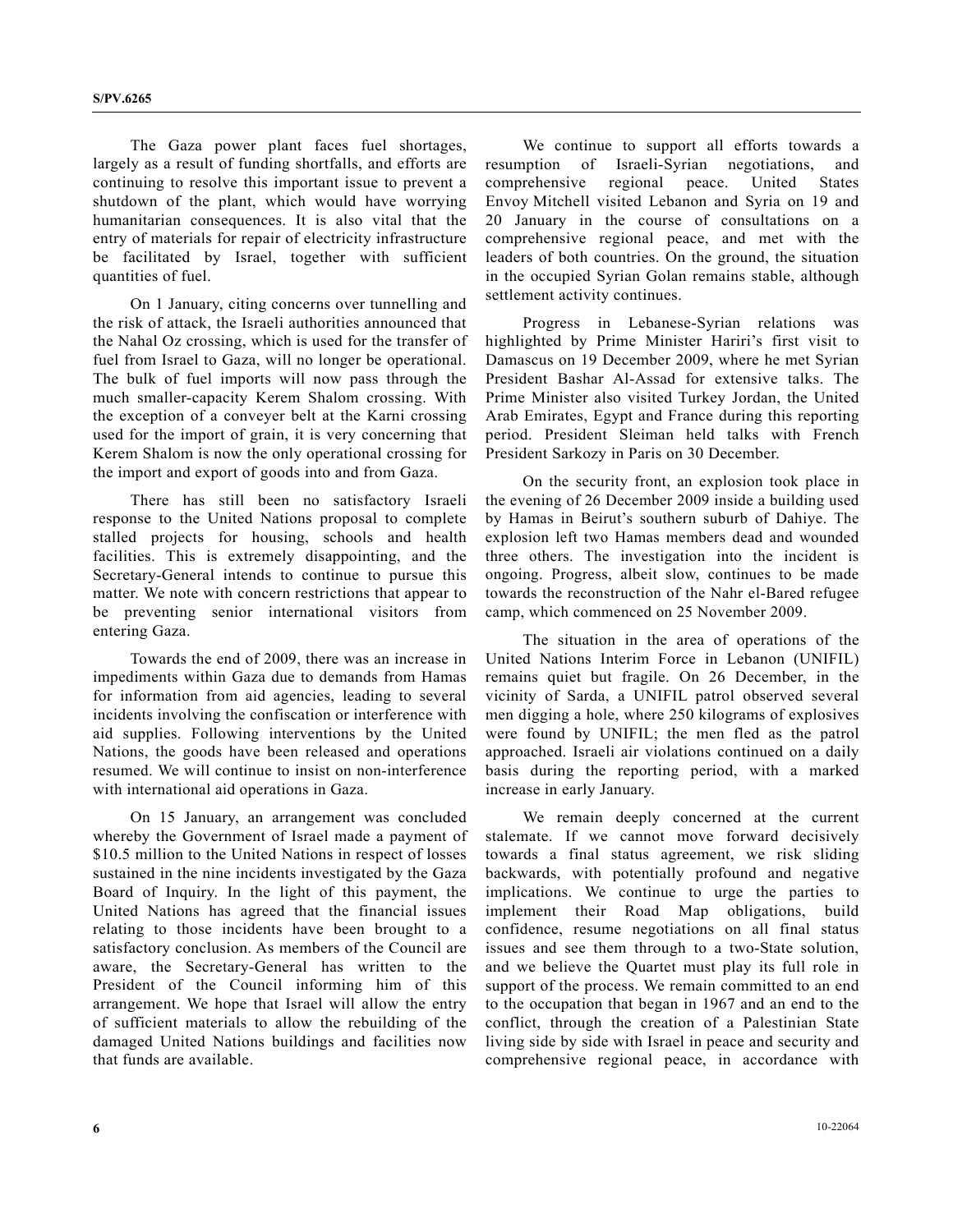Security Council resolutions, previous agreements, the Road Map and the Arab Peace Initiative.

**The President** (*spoke in Chinese*): I thank Mr. Fernandez-Taranco for his briefing.

 In accordance with the understanding reached among Council members, I wish to remind all speakers to limit their statements to no more than five minutes in order to enable the Council to carry out its work expeditiously. Delegations with lengthy statements are kindly requested to circulate the texts in writing and to deliver a condensed version when speaking in the Chamber.

 I now give the floor to the Permanent Observer of Palestine.

**Mr. Mansour** (Palestine): We thank the Secretary-General for being with us this morning. Mr. President, on behalf of Palestine, I warmly congratulate you and your friendly country China on your assumption of the presidency of the Security Council and on your wise stewardship of the Council this month. We express appreciation as well to Burkina Faso for its skilled guidance of the Council's agenda in December.

 On this occasion, I also extend Palestine's sincerest congratulations to the new members of the Security Council: the friendly, fraternal countries of Lebanon, Bosnia and Herzegovina, Brazil, Gabon and Nigeria. We express full confidence in their commitment to the Charter and to international law and the resolutions of the Council, and we wish them all success in upholding their responsibilities and fulfilling their duties on the Council over the next two years. Likewise, I wish to express Palestine's deep appreciation to those members of the Council whose terms ended in December: the friendly, fraternal countries of Libya, Burkina Faso, Costa Rica, Croatia and Viet Nam. They served with consummate dedication, ability and an unwavering commitment to the pursuit of peace and security, including with regard to their efforts to address the question of Palestine in the Council.

 Before proceeding, I also express appreciation to Assistant Secretary-General Oscar Fernandez-Taranco for his briefing about recent developments and the situation on the ground, which regrettably remains critical, with worsening humanitarian conditions and a continued freeze of the peace process.

 The Palestinian Government has declared that today, 27 January, is the day of solidarity with our prisoners, and from this Chamber I would like to salute the thousands of our heroic prisoners in Israeli jails. We hope that the day of their freedom is not very far away.

 The Palestinian people have begun yet another year facing formidable challenges and hardships. The situation on all fronts is critical due to ongoing Israeli violations of international law in the occupied Palestinian territory, including East Jerusalem. Israel's impunity and intransigence have deepened the population's distress and thwarted efforts over the past year to restart the peace process. The situation in the Gaza Strip remains grave, and the precarious situation in occupied East Jerusalem threatens to further inflame tensions and destabilize the fragile situation in the area and throughout the region.

 We continue to witness unbearable human suffering in the Gaza Strip. More than a year later, the population remains traumatized by the Israeli military aggression of last winter and the brutal crimes, including war crimes, perpetrated by the occupying Power during that aggression. The ongoing illegal Israeli blockade of Gaza has only intensified the impact of the massive losses and destruction on the population, which has been prevented from recovering by Israel's deliberate obstruction of reconstruction. The humanitarian, socio-economic and psychological conditions of the Palestinian civilian population, especially of children, the infirm and elderly, remain dire and cause for great concern.

 The perpetuation of this unjust, absurd situation confirms beyond a reasonable doubt that this blockade is aimed at collectively punishing and debilitating the population, young and old. This man-made disaster has impoverished the population, with abject poverty and near-total aid dependency affecting more than 75 per cent of the population. It has caused the near collapse of civilian infrastructure, including that of the rapidly decaying health, water and sanitation systems; it has caused extreme socio-economic distress in all sectors and has sown the seeds of deep despair and hopelessness, with far-reaching consequences for the Palestinian people now and in the future.

 How can the world's conscience bear to continue witnessing the suffocation and deprivation of an entire people? What can justify forcing families to live in the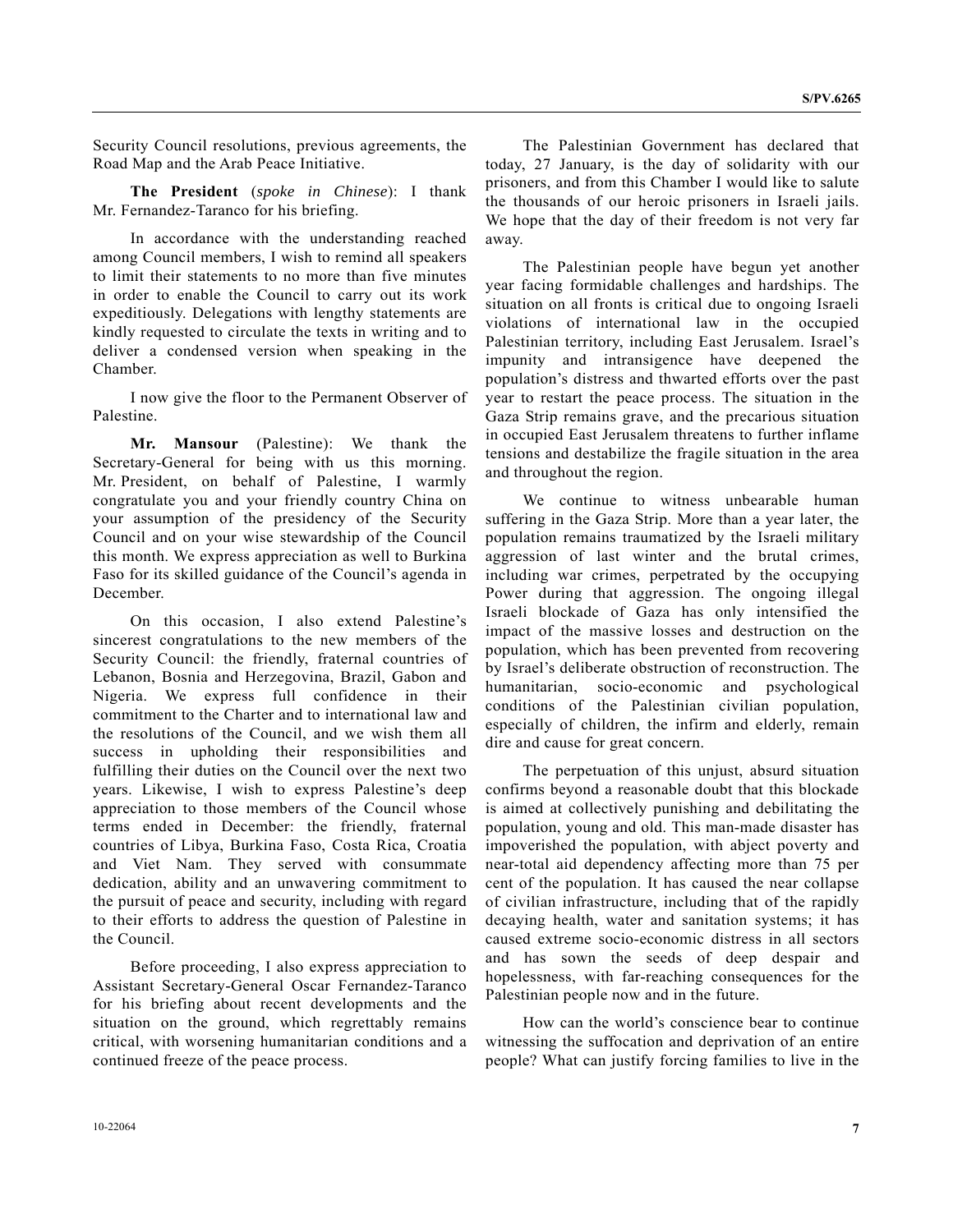ruins and disaster intentionally imposed upon them? How can the international community bear to allow the continued obstruction of the great quantity of aid that has been so generously pledged to help the Palestinian people recover and rebuild and to restore their communities and some sense of human dignity to their lives?

 These are questions we pose to the Council today and that we will continue to ask as we persist in pursuit of accountability and justice, including in the follow-up of the Goldstone report (A/HRC/12/48), for the war crimes committed against our people. Our common humanity and humanitarian instinct — so proudly and vividly on display when the members of the international community rise together to assist those afflicted by disaster, tragedy and human rights violations around the world with speed and compassion — demand that we not remain silent in the face of this deplorable, immoral situation.

 More than a year after Israel's aggression against Gaza and nearly three years after imposition of the blockade, the Palestinian people and their leadership once again call upon — appeal to — the international community to take whatever steps are necessary to break the blockade and to compel Israel to immediately open Gaza's border crossings for the regular, sustained movement of persons and goods. This is essential for allowing the reconstruction of Gaza and economic and social recovery to finally begin, including the implementation of the Secretary-General's proposal for jump-starting reconstruction through United Nations civilian infrastructure projects, which Israel shamefully continues to reject. We reiterate in this regard that international humanitarian law, particularly the Fourth Geneva Convention, and United Nations resolutions, including Security Council resolution 1860 (2009), must be respected.

 Simultaneously, in the West Bank, the Palestinian people continue to witness and suffer from Israel's ongoing illegal seizure and colonization of their land, particularly in and around the heart of the Palestinian territory: occupied East Jerusalem. Israeli settlement and wall construction, confiscation of Palestinian land, home demolitions, provocations against holy sites, settler terror and lawlessness against Palestinian civilians and property, often upon the incitement of officials and religious leaders and including the desecration of mosques and cemeteries, and the

imposition of obstructions to freedom of movement continue unabated.

 Official Israeli declarations regarding the construction of new settlement units continue to be made regularly, in defiance of repeated international calls for Israel to cease all of its settlement activities in the occupied Palestinian territory and to comply with international law, United Nations resolutions and its Road Map obligations.

 East Jerusalem remains the target of an aggressive and illegal Israeli policy aimed at altering its demographic composition, status and distinctly Palestinian character and identity, and at severing the city from the rest of the territory. In addition to settlement construction and the transfer of even more settlers to East Jerusalem, this unlawful agenda is being pursued via the expulsion or forced displacement of the indigenous Palestinian population through the demolition of homes, evictions and the revocation of the residency rights of thousands of the city's Palestinian inhabitants. In 2008 alone, Israel revoked the Jerusalem residency rights of nearly 5,000 Palestinians, forbidding them to live in the city that for thousands of them is their place of birth. The fact that this is the highest number of revocations in a one-year period since the occupation began, over which time Israel has revoked the residency rights of nearly 9,000 Palestinians, is reflective of Israel's ill intentions in East Jerusalem.

 Clearly, as international consensus regarding the two-State solution on the basis of the pre-1967 borders and the need to resolve the question of Jerusalem as the future capital of two States continues to solidify, Israel is blatantly and arrogantly accelerating its efforts to artificially create an overwhelming Jewish majority there and further entrench its de facto annexation of the city. All such illegal actions, undertaken under a variety of arbitrary and empty pretexts, are highly inflammatory, threatening local and regional stability, stoking religious sensitivities, sabotaging resumption of negotiations and jeopardizing the two-State solution.

 What is going on is unquestionably about the viability and prospects of actually achieving this two-State solution for a peaceful settlement of the Israeli-Palestinian conflict and, in turn, the Arab-Israeli conflict as a whole. This is genuinely endangered by Israeli actions that are undermining the viability and contiguity of Palestinian territory; the viability,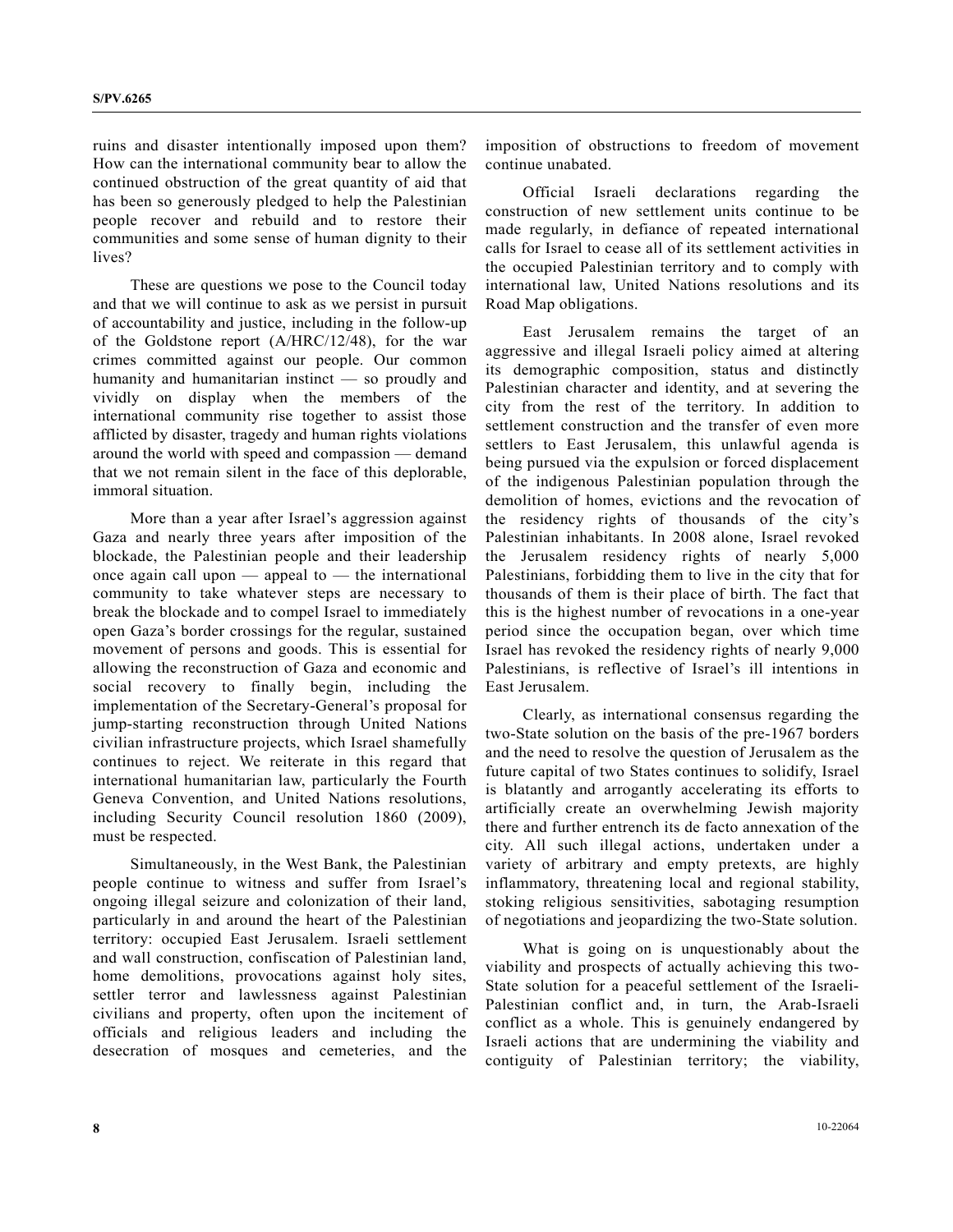cohesion and development of Palestinian society; the viability and recovery of the Palestinian economy; the viability and credibility of and support for the peace process; and the viability and primacy of international law and our international system.

 We have repeatedly called the attention of the international community to the critical situation in occupied East Jerusalem and the rest of the occupied Palestinian territory, and repeatedly appealed for action to implement the relevant Security Council resolutions. In numerous resolutions, the Council has demanded the complete cessation of Israeli settlement activities and the dismantling of the settlements, and has directly addressed Israel's colonization measures in occupied East Jerusalem, calling for an immediate halt to all such measures and deeming the changes caused by those actions to be illegal. These resolutions include, but are not limited to, 252 (1968), 267 (1969), 298 (1971), 446 (1979), 452 (1979), 465 (1980), 476 (1980) and 478 (1980).

 In this regard, it should be recalled that resolution 478 (1980), inter alia, specifically deemed Israel's enactment of the so-called basic law on Jerusalem to be a violation of international law, decided not to recognize the "basic law" and other actions by Israel aimed at altering the character and status of Jerusalem, and determined all such measures and actions to be null and void, calling for them to be rescinded forthwith. Israel's illegitimate de facto annexation of East Jerusalem thus remains unrecognized by the international community to this day. Yet Israel continues to breach the law with impunity and arrogance as it continues its destructive colonization campaign.

 In this regard, as was recently reaffirmed by President Mahmoud Abbas, the Palestinian leadership maintains that peace negotiations cannot resume while Israeli settlement activities continue. Calling for a cessation of settlements is not a so-called precondition fabricated by the Palestinian side. The position of the Security Council, the Quartet, international humanitarian law and the international community as a whole on this matter is very clear. It is a crime to forcibly seize territory, colonize it and displace or expel the indigenous population. And there is no rational justification whatsoever for allowing accepting continued settlement activities while we are trying to negotiate an end to this prolonged, illegitimate occupation.

 The reality is that Israel is actually imposing condition upon condition while it continues unlawfully to create facts on the ground in order to alter the situation in its favour and unilaterally prejudge the outcome of negotiations on the final status issues — be they Jerusalem, settlements, refugees, borders, water or security. Regrettably, over all these years the peace process has been exploited by Israel to further its colonial enterprise.

 Our demands, on the other hand, are totally consistent with international law, United Nations resolutions and the Road Map obligation to freeze all settlement activities, including so-called natural growth. They are fundamental to the achievement of the peaceful settlement that will bring an end to the occupation that began in 1967; to the establishment of an independent State of Palestine, with East Jerusalem as its capital, living side by side with Israel in peace and security; and to a just solution for the Palestinian refugee question in accordance with General Assembly resolution 194 (III).

 We also reiterate that negotiations must resume from the point at which they broke off. Prolonging the suffering and loss of our peoples by starting from zero in negotiations is neither acceptable nor ethical. We all know what the solution is and should have the courage to intensify our efforts, based on the just and wellknown parameters: Security Council resolutions 242 (1967) and 338 (1973), the Madrid terms of reference including the principle of land for peace — the Arab Peace Initiative and the Road Map.

 In this regard, we welcome and appreciate efforts being made in the region and the international community as a whole to revive the peace process and advance such a solution. These include the European Union's adoption, under Sweden's presidency, of its Council conclusions on the Middle East peace process on 8 December 2009, and the diplomatic efforts being exerted by the United States Administration, particularly President Obama's Special Envoy, Senator Mitchell. We stress, however, that we must strive harder to reach our shared objective sooner rather than later, in the certainty that the peace and security benefits to our region and beyond will be enormous.

 Remarkably, despite the bitter, brutal realities of the continuing Israeli occupation, including the appalling punitive measures being imposed on Gaza, the Palestinian people and their leadership remain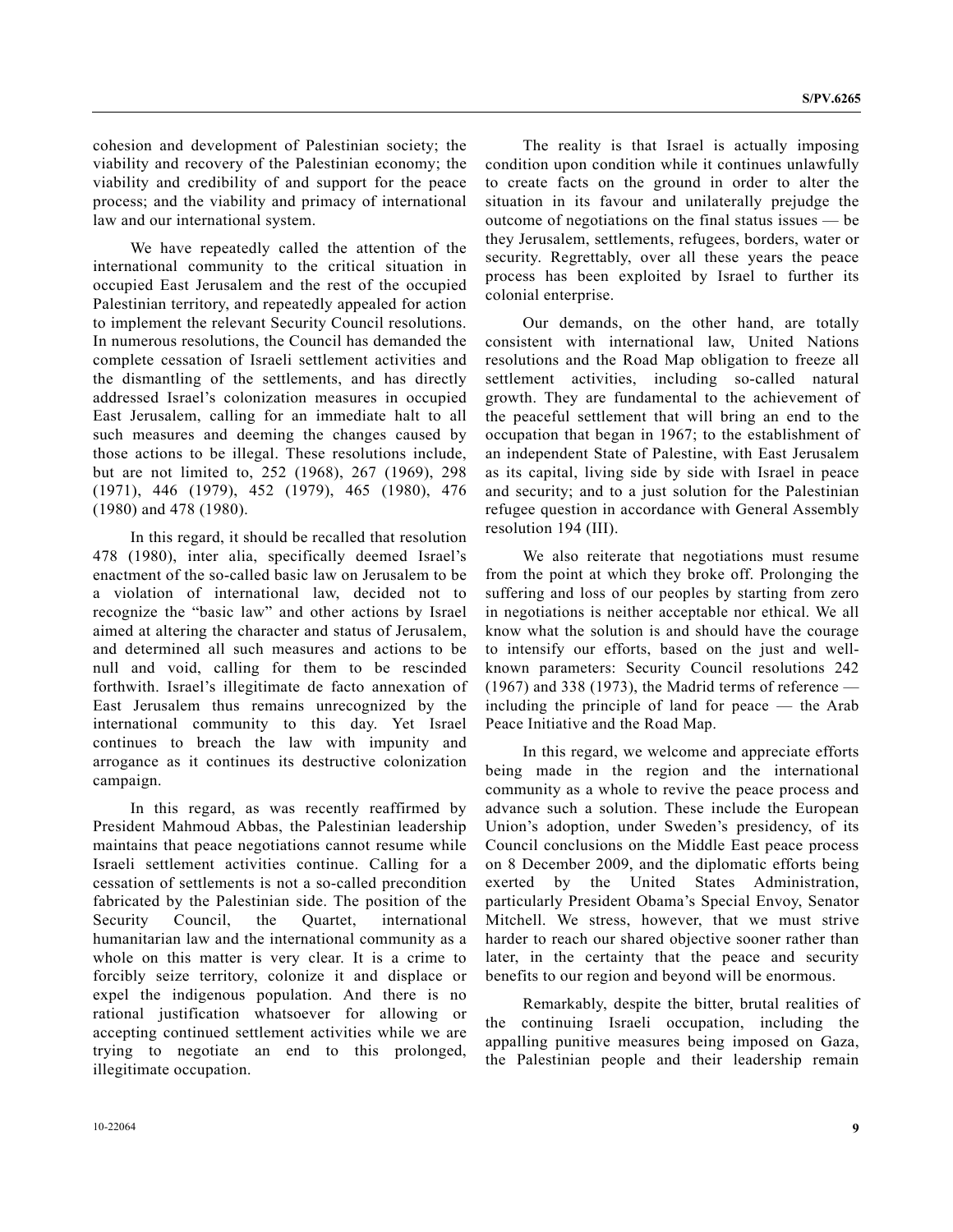committed to the goal of peace. They are working hard to repair and build their national institutions and to heal and develop their society, as they strive for fulfilment of their legitimate national aspirations for self-determination and freedom in their homeland. Prime Minister Salam Fayyad's plan, "Palestine: Ending the Occupation, Establishing the State", is being pursued with determination and with wide support from the international community, for which we are grateful.

 We continue to insist only that the peace we are struggling for be based on international law and that it be a just peace. Illegal Israeli actions, which are totally contradictory to the achievement of such a peace and which only fuel the conflict, must no longer be excused or tolerated. Salvaging and promoting a lasting peace on the basis of the two-State solution is dependent on that. Thus, while we welcome and recognize the importance of statements from around the international community denouncing Israeli settlement activities and other illegal measures, ongoing developments provide ample proof that statements alone will not stop Israel's settlement drive.

 Serious practical measures are necessary to compel Israel once and for all to cease its colonization of the Palestinian territory, including East Jerusalem, to abide by its legal obligations, including under the Fourth Geneva Convention, and to truly commit to the pursuit of peace. In that regard, the matters of Jerusalem and the settlements are of direct relevance to this Security Council, which is charged with the maintenance of peace and security, for they are issues that directly bear on whether or not we can have peace in our region.

 It is high time that the international community confront that challenge, shoring up the necessary political will to uphold international law, the Charter and United Nations resolutions, and to demand and compel Israel's compliance with them, as is demanded of all Member States. We reiterate the need for collective practical measures, and it is imperative that the Security Council effectively shoulder its responsibilities in that regard. That will dramatically alter the situation on the ground, creating the proper conditions to propel us to a new phase that will bring an end to this prolonged and tragic conflict and usher in an era of peace, security and coexistence.

**The President** (*spoke in Chinese*): I now give the floor to the representative of Israel.

**Ms. Shalev** (Israel): At the outset, I wish to express the condolences of the people and Government of Israel to the people and Government of Haiti, as well as to the United Nations community and to all those who lost family, friends and colleagues in the recent tragic earthquake. Israel is humbled to have provided its assistance to the global relief effort, and grieves for those who were lost and those who suffer in that catastrophe.

 We are gathered here for yet another debate on the situation in the Middle East, as we are with regular frequency. While the work of the Council remains important, I wish to ask if we engage with equal frequency on other pressing global matters. I wish to ask if brief briefings — such as we have just heard from the Secretariat, partial and, unfortunately, unbalanced — serve our joint mission to advance on the road to peace. I wish to ask if such meetings can promote peace.

 The Council should hear more about both sides of the conflict, where both sides have rights but all sides also have obligations. History shows that nothing substitutes for negotiations between the parties. That was the road to peace in our region — the road of President Sadat and Prime Minister Begin, the road of Prime Minister Rabin and King Hussein. Peace then was the result of direct negotiations between the parties, not of meetings of this Council, important as it is.

 The only way towards peace is that we, Israelis and Palestinians, engage in serious and honest bilateral negotiations to settle the issues that divide us. I reiterate here a message that my Government has stated again and again: Israel is prepared to immediately commence direct peace negotiations.

 To that end, Israel instituted an unprecedented policy of restraint throughout the settlements of the West Bank. That measure is the latest demonstration that Israel is prepared to take difficult steps for peace. We should ask the Palestinian Observer why the Authority that he represents refrains from accepting our outstretched hand to negotiate an historic peace.

 In the past year, given the improving security situation across the West Bank, Israel helped facilitate considerable economic progress and growth. In that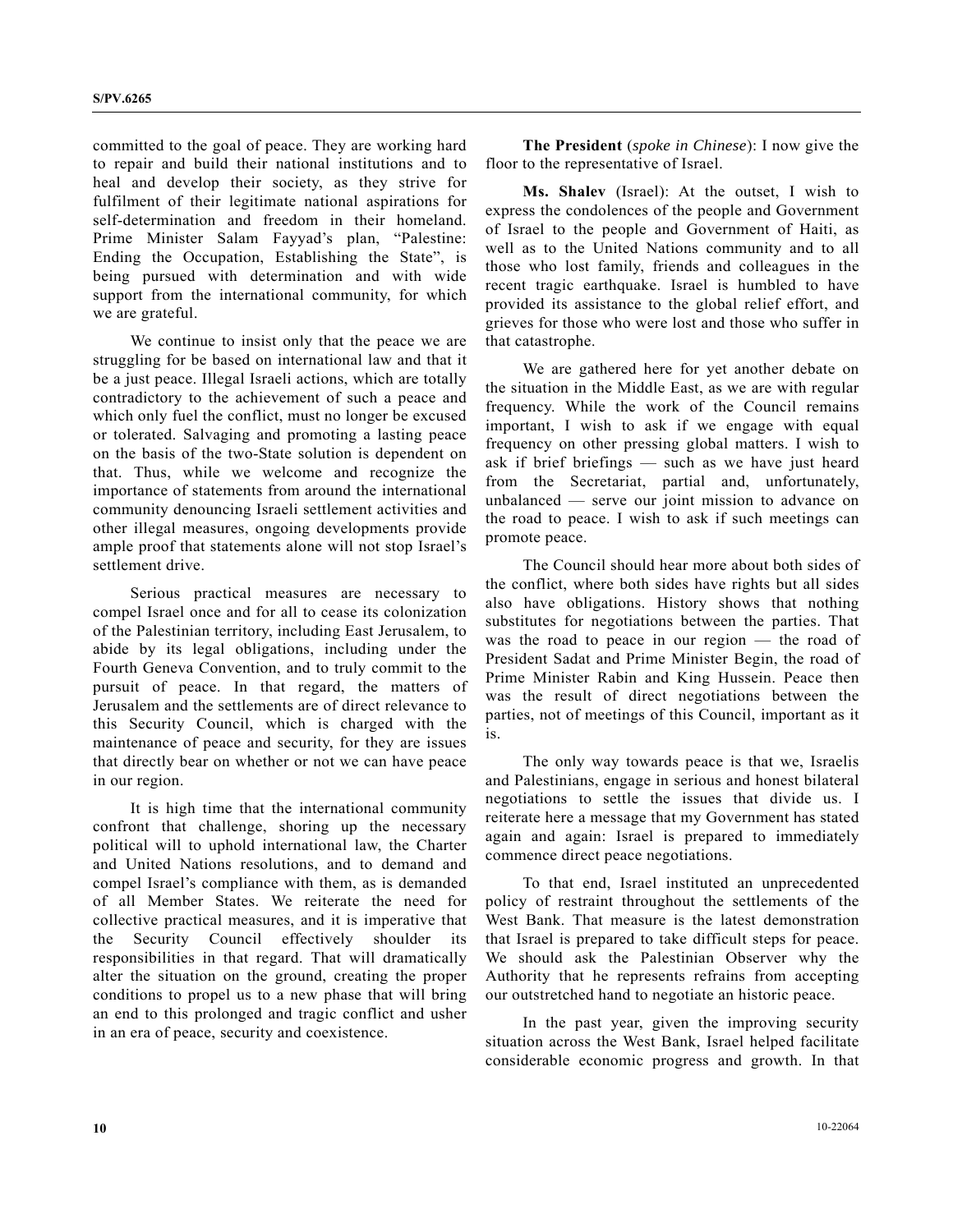unique environment, Israel calls upon the Palestinian Authority leadership to recognize the possibility of peace and to return to the negotiating table. In that respect, Israel salutes the relentless efforts of the United States Administration and of Special Envoy Senator George Mitchell to help facilitate the relaunching of peace negotiations.

 In a region where threats are many, the international community should confront the real challenges to peace and security, namely, the threat of extremism, the danger of nuclear proliferation and the plague of weapons smuggling and terrorism.

 In the Gaza Strip, the terrorist Hamas regime continues to hold hostage Staff Sergeant Gilad Shalit, in contravention of his most basic rights. Hamas fails to acknowledge previous agreements. It fails to reject violence and it fails to recognize Israel.

 Less than a week ago, Hamas leader Khaled Mashal proudly announced that Hamas "will never recognize the Zionist entity". Hamas continues to smuggle large quantities of weapons into Gaza. Earlier this month 20 mortars and rockets were fired from Gaza towards Israel, including a Katyusha rocket that landed south of Ashkelon, a city with a population of over 100,000 Israeli citizens.

 Where are the concerned voices for peace in the face of such hatred, such smuggling and such attacks? Unfortunately, this silence is all too familiar when Israeli civilians are under terrorist attack. So let me state here clearly, as I have stated in numerous letters of complaint to the Secretary-General and to this Council, that the firing of any weapons from Gaza at Israeli territory will be met with a strong and immediate response.

 In Lebanon, on 26 December 2009, near Al-Khiyam, south of the Litani River and only one kilometre from the Israeli-Lebanese border, the world witnessed the discovery of nearly 300 kilograms of sophisticated explosives, planted in close proximity to civilian infrastructure. That event, along with the explosions in Tayr Filsi and Khirbat Salim in 2009, highlights the dangerous pattern; Hizbullah remains active in southern Lebanon. Such manifest violations of resolutions 1701 (2006) merit serious attention and must be addressed in future reports of this Council.

 In the face of those challenges, I extend Israel's gratitude to the positive role played by the United Nations Interim Force in Lebanon, in particular its outgoing Commander, General Graziano. I wish the new Commander, General Asarta, much success.

 Terrorism in our region is fuelled by the flow of illegal arms. Such weapon smuggling — or should I say transfer — reflects a menacing pattern by two particular Member States that use terrorist proxies to sow violence and endless bloodshed. The continued supplying of arms to Hizbullah across the Syrian-Lebanese border is a gross violation of the arms embargo, as well as of other Security Council resolutions. Israel calls upon the Security Council and the international community to remain actively seized of those matters in United Nations debates, reports and documents, for the Governments that fuel terrorism in our region represent not merely an Israeli problem, not merely a Middle Eastern problem. They represent a global problem.

 In the face of such global threats, the international community has the responsibility to support those who act responsibly and to isolate those who do not. Governments and other forces must act boldly and seize the window of opportunity before us. In doing so, we will uphold values that lead to peace, justice and reconciliation.

 I wish to conclude on a separate, most solemn note. Today marks the sixty-fifth anniversary of the liberation of the Auschwitz-Birkenau death camps. Today, we remember and honour those who struggled, those who perished and those who survived the unmatched evil of the Holocaust. As the international community reflects on the lessons of the attempt to destroy an entire nation, we must pass the torch of remembrance to generations to come. That is not only our responsibility to the past. It is our responsibility to the future.

**The President** (*spoke in Chinese*): I shall now give the floor to the members of the Security Council.

**Mr. Churkin** (Russian Federation) (*spoke in Russian*): We thank Assistant Secretary-General Fernandez-Taranco, for his briefing on the situation in the region, which contained precise and balanced assessments of recent developments in the Middle East. Priority attention should now, as in the past, be devoted to the issue of relaunching Israeli-Palestinian negotiations, whose path has long been obstructed by a number of obstacles.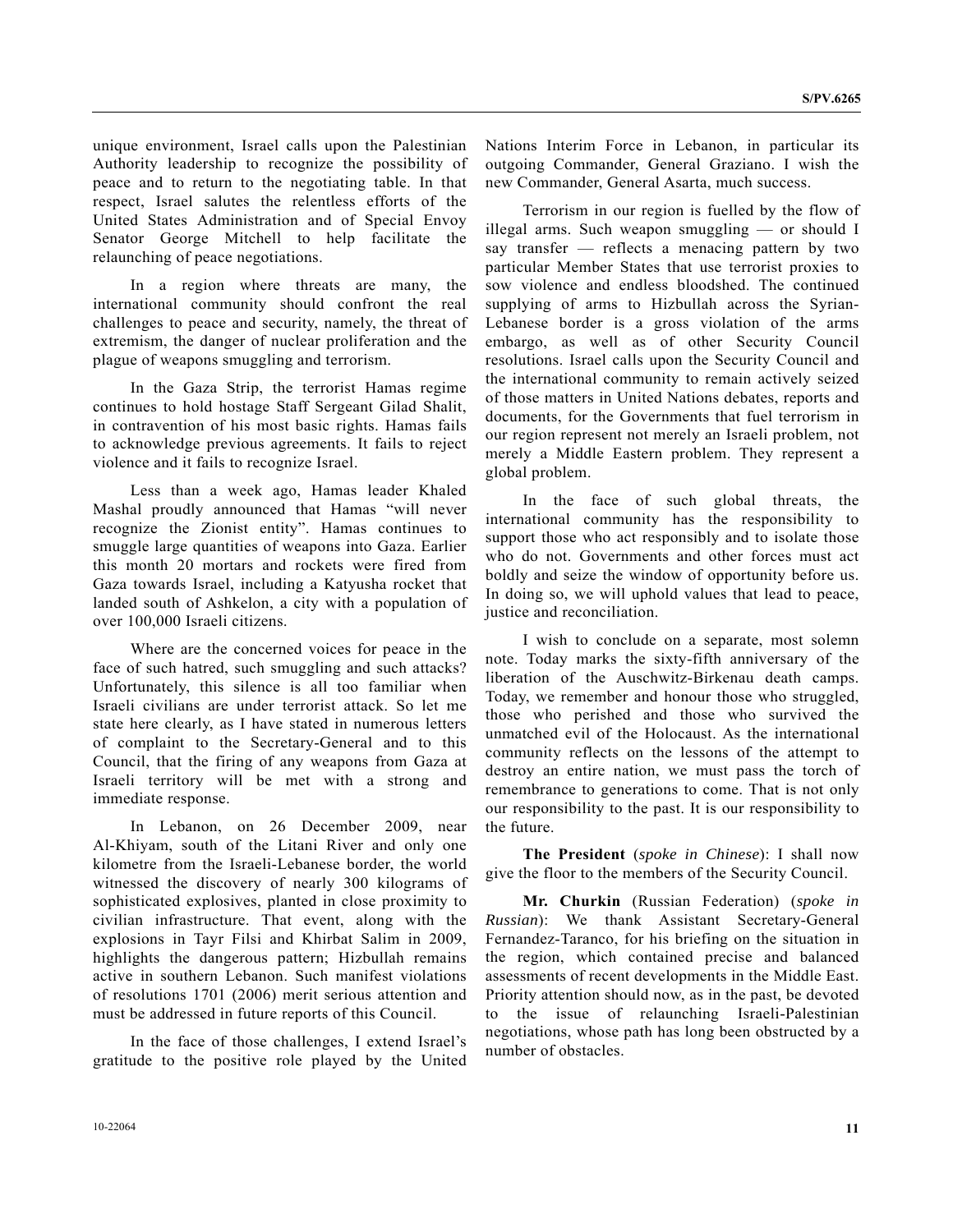The moment dialogue ceases, diplomatic activity withers and other, highly alarming factors take over that often lead to serious upheavals in that part of the world. We therefore advocate a new start in consultations between the Palestinian Authority and the Israeli Government.

 However, in order to achieve this objective, the parties must scrupulously discharge their commitments under the Road Map, first and foremost the cessation of Israeli settlement activity, including natural growth, in the occupied Palestinian territory. The settlement issue, although under the Road Map not a precondition for the resumption of negotiations, has become a genuine barrier to Israeli-Palestinian understanding, given the objective development of events.

 For that reason, the Secretary-General, the Russia and a great number of our partners, including within the Quartet, have expressed their deep concern regarding the decision of the Jerusalem Municipal Planning and Construction Committee to build new settlements and facilities in the occupied part of the city. Equally alarming is the fact that settlers are openly modifying the status quo in the historical part of Jerusalem near the holy sites of three world religions, creating a source of ongoing tension. All parties need to refrain from any step that might prejudice the outcome of future negotiations on the final status of the occupied territory.

 Lasting peace cannot be achieved without resolving the problem of Gaza and the complete lifting of the blockade along its entire perimeter. Similar steps are urgently needed to address the ongoing humanitarian disaster under which Gaza's inhabitants live.

 The lack of progress in the settlement process and the continuing pause in negotiations do not, regrettably, make it possible for us to announce the dates for the Moscow conference on the Middle East. At the same time, the need to convene that forum has been confirmed directly by the concerned parties, our Quartet partners and the entire international community. We are therefore pursuing preparations for the conference in cooperation with a broad circle of partners. We believe that close agreement on steps to provide international assistance for the peace process is important. The Russian Federation proposes to organize, in February in Moscow, a ministerial-level meeting of the Quartet to discuss possible opportunities

to overcome the crisis in the Israeli-Palestinian dialogue. It will also serve as an important step on the path to organizing the Moscow conference.

 Collective efforts, including within the format of the Quartet, are currently of fundamental importance to extricating the regional peace process from its impasse. The lack of unity within the Palestinian and Israeli societies on the prospects for settlement of the Middle East conflict complicates the international community's diplomatic efforts in that respect. A clear priority is restoring intra-Palestinian unity towards the signing of an agreement on reconciliation between leading Palestinian factions, elaborated with Cairo's assistance. We support Egypt's efforts, which are playing a key role towards resolving the problem.

 The Russian Federation is pursuing its contacts with Hamas, and within that framework continues to seek to convince the leaders of that movement to transcend any consideration not conducive to achieving the legitimate aspirations of the Palestinian people. Of course, we work with all Palestinian sides, firmly convinced that without Palestinian unity based on platform of the Palestinian Liberation Organization (PLO) and the Arab Peace Initiative, under the leading role of Mahmoud Abbas, the legitimate head of the Palestinian Authority and the PLO, it will be very difficult to achieve a final status for the Palestinians. At their meeting in Sochi on 26 January, President Medvedev of the Russian Federation held a thorough discussion with President Abu Mazen on the entire spectrum of issues related to the Palestinian-Israeli negotiations.

 We are devoting special attention to developing bilateral Russian-Palestinian cooperation in the context of important economic projects and cultural, humanitarian and educational links. Palestinians are regularly educated in Russia, paid for by Government grants. Palestinian Authority security bodies are staffed with individuals trained in Moscow. We affirm our solidarity with the Palestinian people and their yearning for their own State. We will leave no stone unturned in order to assist, together with other members of the international community, in achieving a settlement in the Middle East, mindful, of course, of the fact that a final settlement must be comprehensive and include the Syrian and Lebanese fronts.

 Concerning Lebanon, we welcome the existing positive momentum of developments in its internal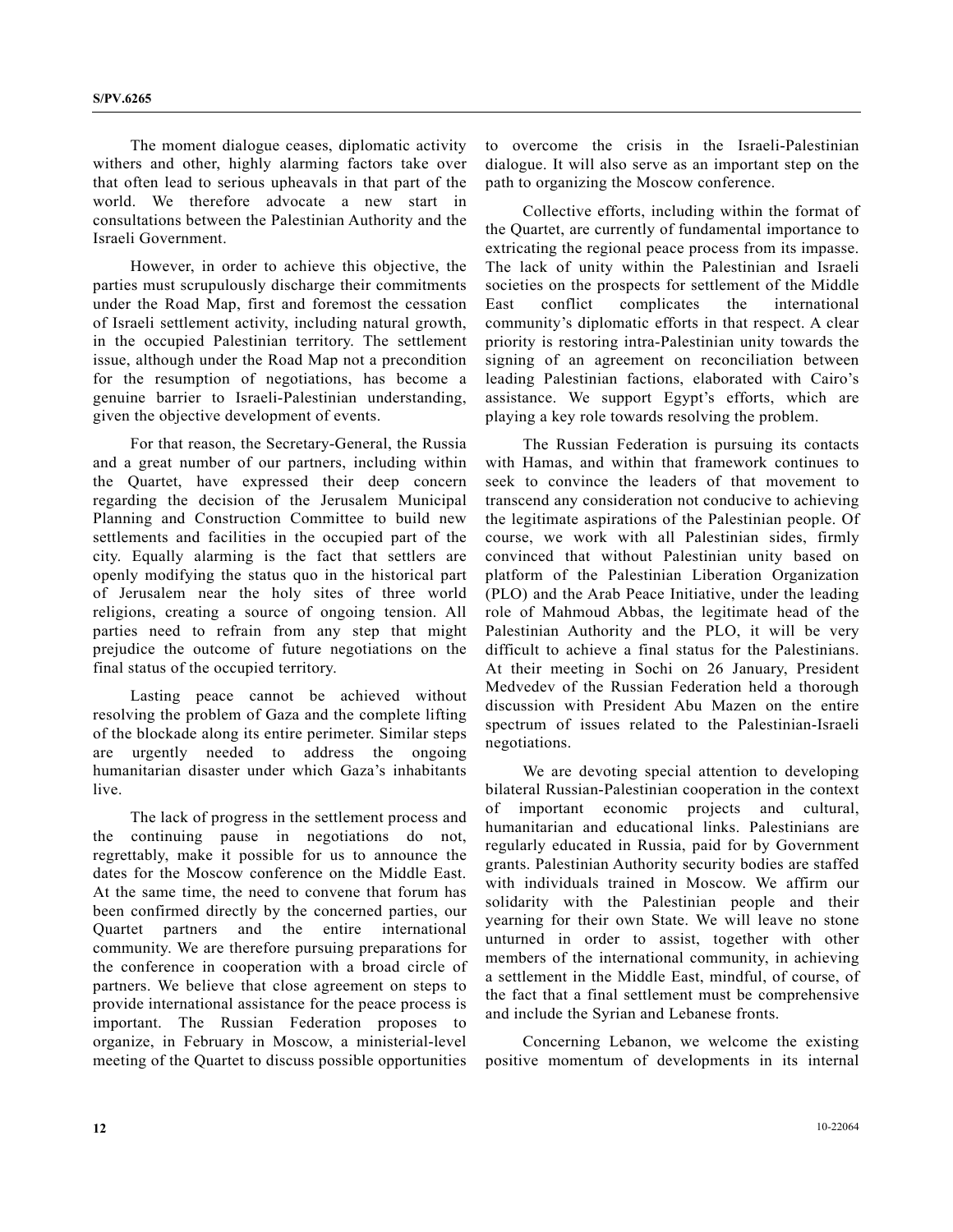domestic situation, which resulted from the patient dialogue among all Lebanese parties aimed at seeking consensus. This approach is in line with the objective of strengthening the unity, sovereignty and territorial integrity of the Lebanese State.

**Sir Mark Lyall Grant** (United Kingdom): I thank Assistant Secretary-General Fernandez-Taranco for his sober and realistic briefing this morning.

 Peace in the Middle East is a key objective of the United Kingdom, the European Union and the international community as a whole. We want to see an end to suffering on both sides, but it is also crucial because it resonates around the world and often stands as a symbol of the international community's failure to act, feeding resentment, fostering hatred and encouraging extremists.

 Over a year after the Gaza conflict, meaningful peace negotiations must restart as soon as possible if hope is to take the place of continued frustration. We continue to fully support the efforts of the United States Administration, and especially Senator George Mitchell, to bring the parties to the negotiating table. We hope that his current efforts will lead to early progress. Recent tensions in and around Jerusalem only remind us of the consequences of failure, and we call on all parties to refrain from unilateral actions which prejudice long-term agreed solutions.

 The alternative to progress is not the status quo; it is further deterioration and violence. The parties should recognize that a comprehensive peace can be achieved only through meaningful negotiations, and take all the steps necessary to enter into those negotiations. The United States is not and should not be alone in this task. The other members of the Quartet are also playing an important role. The European Union stands ready to contribute both politically and practically to a final settlement. Active Arab engagement, building on the important Arab Peace Initiative, can play a crucial role in creating an atmosphere in the region that is conducive to peace.

 Both Israel and the Palestinians must redouble their efforts and avoid a hardening of positions and provocative actions. The parameters of peace are wellknown: two States with an independent, democratic, contiguous and viable Palestinian State based on 1967 borders, living side by side in peace and security with the State of Israel, Jerusalem as the capital for both States, and a just settlement for refugees. Such an agreement is the only sustainable way to meet the national aspirations of the two peoples. If a lasting peace is to be achieved, a way must be found for Jerusalem to be shared as the capital of both States.

 With this in mind, and while we recognize the recent moratorium on some building in West Bank settlements, we remain extremely concerned by announcements last month by the Israeli authorities of plans for further settlement expansion in East Jerusalem. These settlements are illegal. They prejudge negotiations and are counterproductive as far as Israel's security is concerned and are therefore an obstacle to peace. We call on Israel to stop creating new facts on the ground, which can only make a negotiated peace deal harder to achieve.

 As for the Palestinians, a well-functioning State is an essential element of any future settlement. Therefore we support the ambitious two-year plan to develop the institutions of a Palestinian State and to prepare for statehood. The United Kingdom will continue to provide strong political and financial support for those efforts, which are delivering real change on the streets of West Bank towns. We encourage others to do the same. The prospects for statehood are undermined by divided Palestinian leadership, so we urge Hamas to unite behind the legitimate Palestinian Authority.

 In Gaza, the outlook is dire. We remain deeply concerned by the humanitarian situation there. Although, as Mr. Fernandez-Taranco has reported, there has been a slight easing of restrictions on certain goods — notably glass — continued restrictions are having a damaging impact on the lives of people in Gaza. The United Kingdom is providing practical support to alleviate their humanitarian suffering, but there can be no real improvement as long as there remain restrictions on the flow into Gaza of materials essential for reconstruction.

 We have heard here today that there has yet to be a satisfactory Israeli response to the United Nations attempts to restart long-standing reconstruction proposals. We urge Israel to remove restrictions on the import of humanitarian aid and reconstruction materials, as required by Security Council resolution 1860 (2009), which this Council adopted over a year ago. Failure to do so merely encourages increased traffic through the tunnels, provides funding to Hamas, makes the task of detecting and curbing the flow of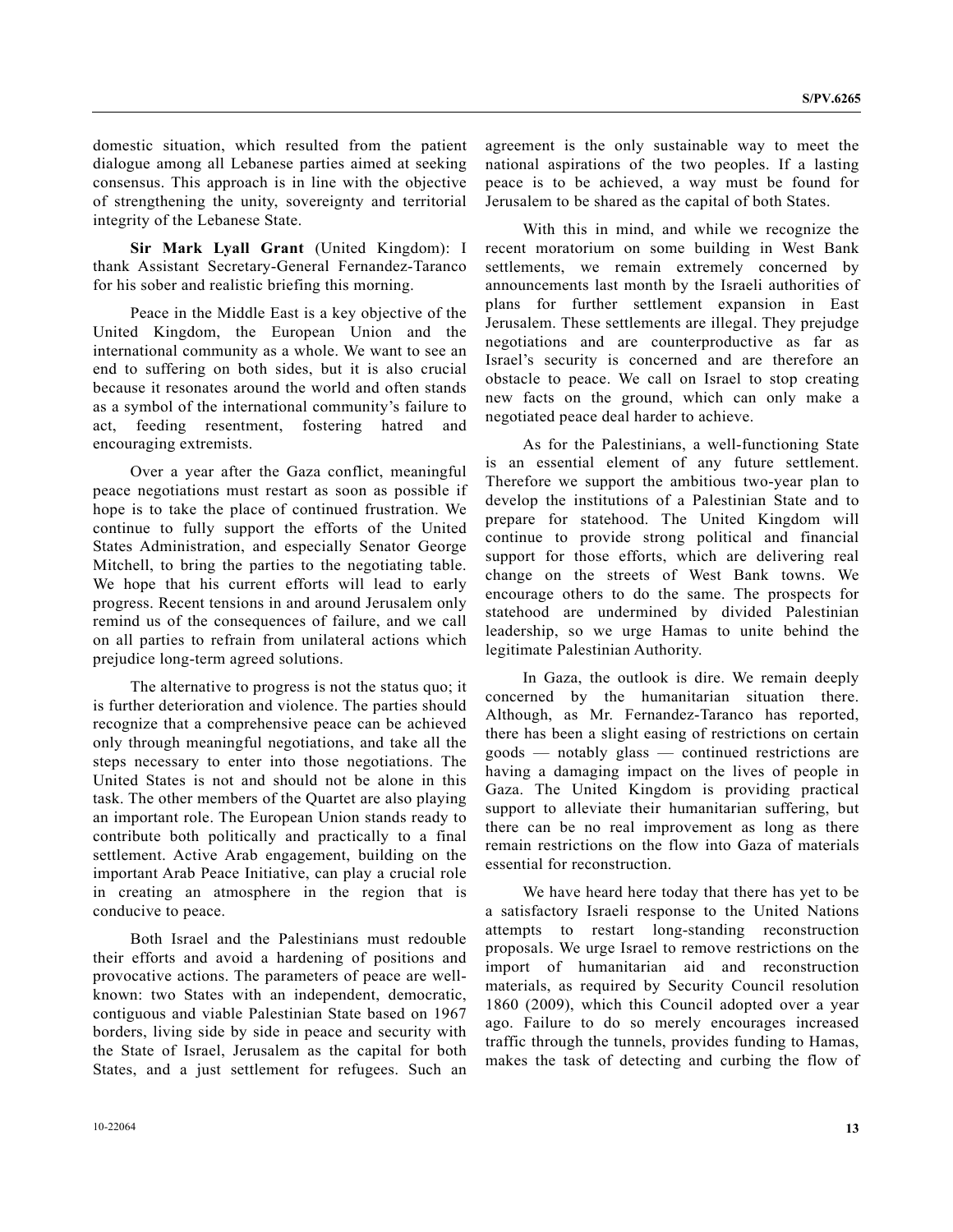weapons more difficult and generates greater anger, resentment and, ultimately, radicalization of Gazans. The combination of a more radical population and an increased likelihood of an inflow of illicit weapons will inevitably lead to violence. We believe it is in Israel's own security interests to ease these restrictions.

 But Hamas also bears a heavy responsibility for the situation of innocent Gazans. Hamas must release Gilad Shalit immediately and renounce once and for all its use of violence. That includes an immediate end to indiscriminate and — as the Assistant Secretary-General has said — increasing rocket attacks that threaten the people of southern Israel, as well as the means by which those rockets are supplied.

 As we have stated before, achieving peace in the Middle East is a difficult and daunting task, but there exists right now a precious opportunity to secure that peace. The United States Administration is actively pursuing a settlement. There is broad international convergence on the parameters of a settlement, and the two leaders claim to want a negotiated settlement. We understand the pressures of domestic politics on both sides, which can lead to entrenched positions and make resuming and finalizing negotiations difficult. But the current favourable international context will not last forever, and the alternative to a two-State solution is continuing conflict and suffering. Now is the time for leaders on both sides to rise above domestic politics and make the difficult choices, sacrifices and compromises that are required to secure an historic peace agreement.

**Mr. Araud** (France) (*spoke in French*): I thank the Assistant Secretary-General for Political Affairs, Mr. Fernandez-Taranco, for his presentation. I also thank the Permanent Representative of the State of Israel and the Permanent Observer of Palestine for their statements.

 I will begin with some words on Lebanon. We welcome the establishment of the new Lebanese Government, which began its work after presidential declaration adopted in December. The visit to France by Mr. Saad Hariri, President of the Lebanese Council, accompanied by several ministers, was an opportunity for the French authorities to express their support for bolstering the Lebanese State and its institutions, for implementing the reforms that the country needs and for continuing the implementation of United Nations resolutions, particularly Security Council resolution 1701 (2006).

 We believe that Mr. Hariri's visit to Syria is also a step in the right direction. The normalization of relations between the two countries is an opportunity for the region, and we hope it will continue and that it will go all the way. I am thinking in particular of the demarcation of the border between the two countries, in conformity with Security Council resolutions.

 Resolution 1701 (2006) must be fully implemented. In that regard, contacts between the United Nations and the Israeli authorities should continue on the question of Ghajar. We believe a withdrawal would contribute to the easing of tensions in that sector.

 I move now to the Israeli-Palestinian dossier, and I wish to bring out four points.

 First, our objective is clearly the relaunching of the peace process. There is no other option but a return to negotiation, aimed at the creation of a viable, independent and democratic Palestinian State living side by side with Israel with secure and recognized borders based on Security Council resolutions and the Arab Peace Initiative. That is also the position of the European Union, as the head of that delegation will state in his remarks, with which France associates itself.

 The international community should commit itself to participating in the negotiations between the two parties and to guaranteeing the parameters of a final accord that will allow both parties to re-engage. We resolutely support the efforts being undertaken by the United States. The European Union is ready to play its full role, and we will call on the Arab States to associate themselves with those efforts.

 The second point is the need for progress on the ground. As those who spoke before me have stressed, settlements remain a major obstacle on the road to a solution. The decision of the Israeli Government to announce a 10-month moratorium on new settlements and on new building permits in the West Bank is a step in the right direction. However, no peace will be possible without a complete cessation of construction in the settlements, including in East Jerusalem. They are illegal. As the President of the Republic has recalled, settlements make the prospects for a Palestinian State more difficult, and they do not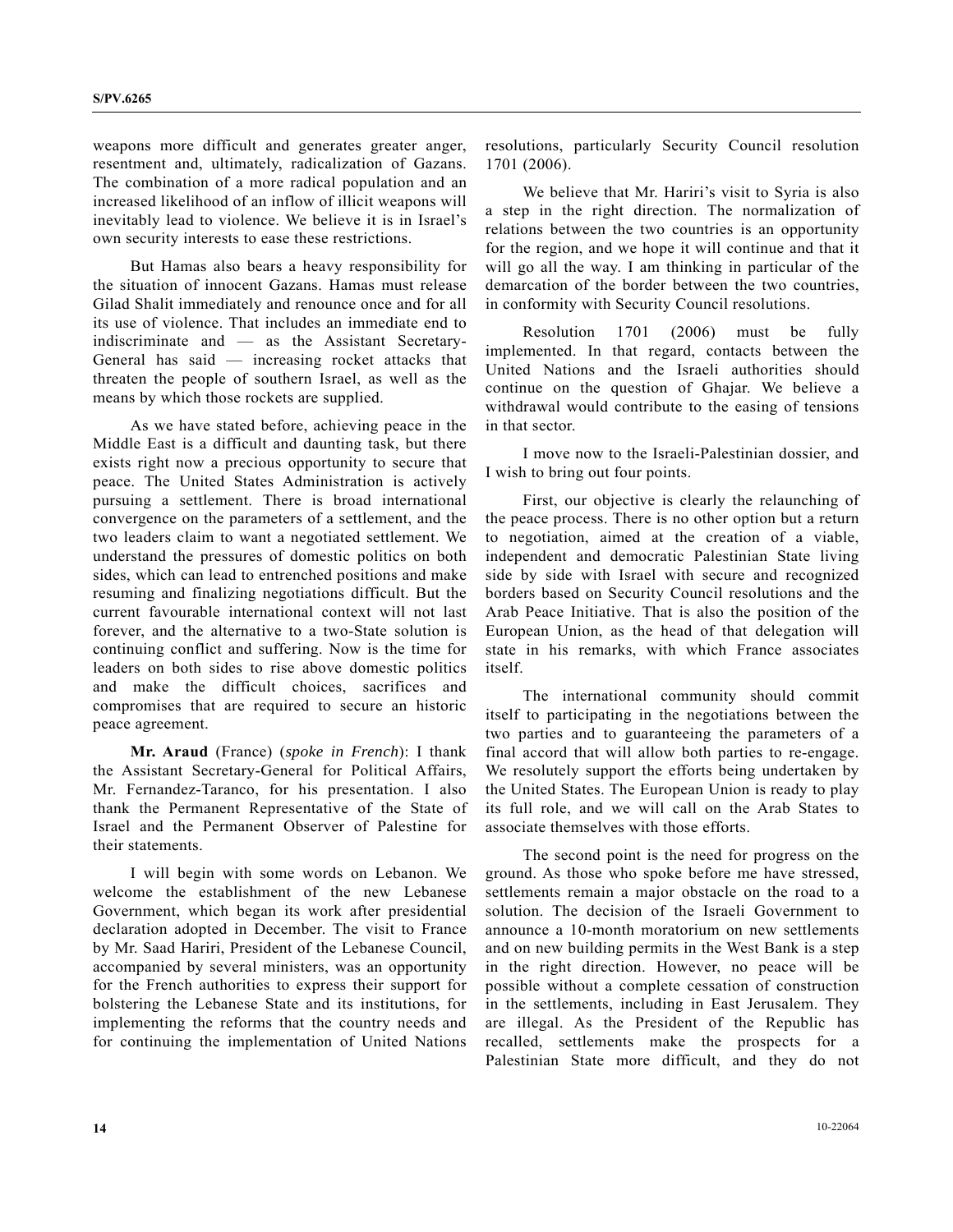contribute to Israeli security; on the contrary, they increase the dangers.

 In that context, with regard to Jerusalem, all forms of provocation should be avoided. We call on the Israeli authorities in particular to cease the destruction of homes and other evictions in East Jerusalem. There cannot be a peace that excludes Jerusalem, which — as President Sarkozy said in his statement to the Knesset on 23 June 2008 — is destined to become the capital of two States.

 The Palestinian Authority, for its part, should continue with its efforts to bolster the security sector and to implement the rule of law. Continuing the fight against terrorism, without mercy, should remain a priority.

 Thirdly, beyond humanitarian matters that continue to be of concern to us, to forget Gaza would be a political mistake. We call for the full implementation of resolution 1860 (2009), including with the immediate lifting of the blockade — which hits the territory hard with regard to humanitarian aid, commercial goods and the movement of people — but also with a halt to the illegal arms trafficking in Gaza. We regret that the State of Israel continues not to allow the implementation of resolution 1860 (2009).

 We also call for the immediate release of Corporal Gilad Shalit, a matter that France follows with the greatest attention.

 With regard to the Goldstone report (A/HRC/12/48), I recall the consistent position of France. International humanitarian law must be respected in all places, in all circumstances and by all parties to a conflict. That applies equally in Gaza and in southern Israel. In that regard, I recall how important it is for both parties to carry out an independent inquiry process consistent with international standards, regarding alleged violations of international humanitarian law and human rights during the Gaza crisis.

 Fourthly, and finally, the international community should provide strong support to the Palestinian Authority and Mr. Mahmoud Abbas with a view to strengthening the institutions of the future Palestinian State. It is also for Israel to play its role with far greater resolve. Gestures have been made on the ground, but these remain insufficient. The Palestinians must be able to perceive that developments on the

10-22064 **15** 

ground are moving towards an end to the occupation, including in the areas of freedom of movement and access. Here, financial support for the Palestinian Authority is an essential element which has political implications.

 Yesterday evening the French Minister for Foreign Affairs chaired another meeting to follow up the international Donors Conference for the Palestinian State, which was held in Paris in December 2007. Following the Paris Conference, \$5.2 billion was allocated to the Palestinian Authority. France attaches particular importance to the fulfilment of these commitments. Participants in yesterday's Paris meeting included Mr. Salam Fayyad, the Palestinian Prime Minister; Ms. Catherine Ashton, European Union High Representative for Foreign Affairs and Security Policy; Mr. Tony Blair, Quartet Special Representative; and the Norwegian and Egyptian Ministers for Foreign Affairs. The Palestinian Prime Minister's plan, which we support, was much discussed at the meeting. That plan falls within the framework of the Paris Conference, whose outcome would be the establishment of a Palestinian State.

 I repeat: our principal objective is the urgent resumption of negotiations. This involves the Israelis and the Palestinians, but we must not forget the other regional tracks of the peace process. In that regard, we are also working to create conditions conducive to a return to talks between Syria and Israel.

 The international community and the Security Council have an important role to play, because the situation in the Middle East concerns us all. France is ready to fully play its role in this effort. That is why President Sarkozy has proposed a peace summit, which would support United States efforts and would support the resumption of peace negotiations; it would be prepared in consultation with all relevant actors.

**Mr. Apakan** (Turkey): First of all, I too wish to thank Assistant Secretary-General Oscar Fernandez-Taranco for his useful presentation.

 We fully support the ongoing international efforts to reactivate the Middle East peace process, and we are contributing to them. Meaningful negotiations covering all core issues, leading to a comprehensive settlement, should start without further delay. However, we sadly observe that there are still certain issues blocking the way. We need to eliminate the remaining obstacles on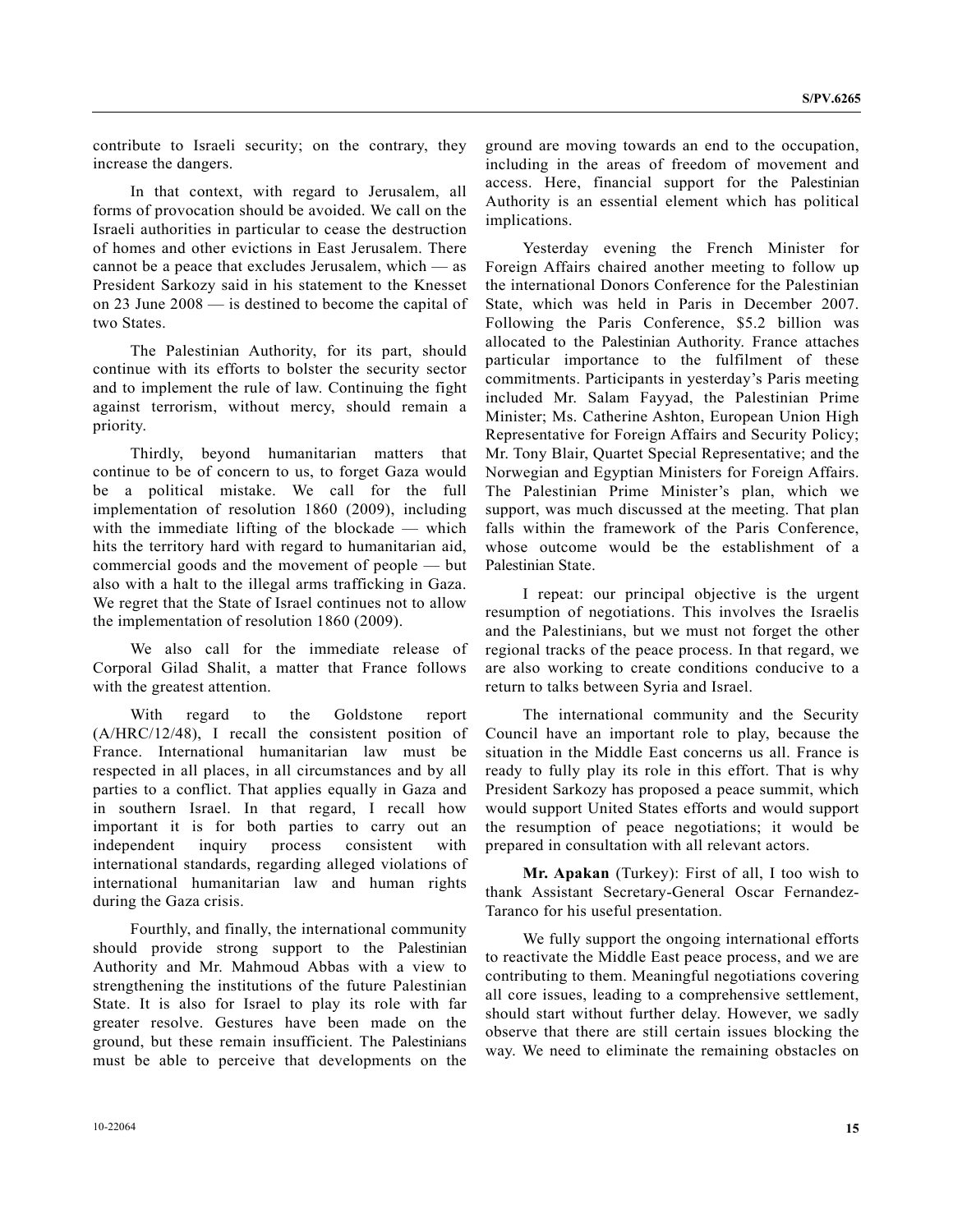the way to peace and to put our focus on confidencebuilding.

 In that respect, I wish to emphasize, first, the current pattern of demolition of Palestinian homes, eviction of Palestinian families and revocation of residency rights of Palestinians of Jerusalem, which is unacceptable and undermines trust between the parties. Last year set an all-time record for the number of Palestinian residents of East Jerusalem who were stripped of residency rights. In 2008, the number of Palestinians whose residency was revoked was 21 times the average of the previous 40 years. Such numbers are quite striking and give a clear idea about the scope of the current practices.

 The international community does not recognize Israel's annexation of East Jerusalem. The core issues include the status of Jerusalem, and this should be settled in such a way that Jerusalem can emerge as the capital of two States living side by side in peace and security. In the meantime, many faiths meet in Jerusalem and hold the city sacred. Jerusalem reflects our common cultural heritage and unites us in our values. Therefore, the importance of preserving the demographic composition, character and status of Jerusalem, as well as its cultural and religious fabric, is great. Any unilateral act on the nature of Jerusalem can easily have much broader ramifications.

 We call on Israel to put an end to the pattern of forced evictions and house demolitions imposed upon Palestinians, to refrain from any provocative action in the city and to preserve the status of Jerusalem, as required by the relevant Security Council resolutions.

 Secondly, Israeli settlement activities in the occupied territories are of great concern and illegal under international law. Security Council resolutions 242 (1967), 446 (1979) and 452 (1979), as well as the Quartet Road Map and the Arab Peace Initiative, require Israel to withdraw from territories occupied since 1967. It is difficult to see how any agreement can be reached while the settlements continue to grow. Therefore, Israel must go beyond moratoriums which are very limited in scope as well as in time frame and meet its commitments in full. All settlement activities including "natural growth" must be ceased completely and permanently, and outposts erected since 2001 must be dismantled. Otherwise, it will not be possible to clear the way towards a peace based on the two-State solution.

 One year after the Israeli operation, more than 1.4 million Palestinian men, women and children are still trapped in the Gaza Strip. Their daily lives in a tiny area are marked by power shortages, little or no running water and deteriorating health care. Mass unemployment, extreme poverty and food insecurity are steadily worsening due to the impact of the continuing blockade. The blockade prohibits exports and restricts the entry of basic goods, including food and fuel. Although Israel has announced that it would allow glass to be transported into Gaza, with other essential construction materials barred by Israel, the people in Gaza are unable to rebuild their shattered lives. More than 20,000 people displaced from their homes still live in tents or other rudimentary housing.

 This cannot go on. The incomparable suffering of the people of Gaza must come to an end. Resolution 1860 (2009) must be implemented. The rebuilding of Gaza must start. The pledges made by the international community in Sharm el-Sheikh last March should be transformed into actual reconstruction. The human rights and well-being of the Palestinians in Gaza must be ensured. Unless the crossings to Gaza are fully open and there is an absolute return to normal daily life in Gaza, building confidence and making progress towards peace will be extremely difficult.

 In the Middle East, we are yet again at a crossroads. The stakes are high. The framework for a negotiated settlement has already been laid out in the relevant Security Council resolutions, the Madrid terms of reference, the Road Map and the Arab Peace Initiative. Within that framework, we have to move forward and overcome the current stalemate.

 At this critical stage, there is no alternative but to focus on the political process, eliminate obstacles, renounce violence and push forward with determination for a comprehensive and lasting peace in the region. Otherwise, as the Secretary-General has put it, we risk sliding backwards. That is a possibility that no one can afford.

**Mr. Salam** (Lebanon) (*spoke in Arabic*): Allow me at the outset to thank Assistant Secretary-General Oscar Fernandez-Taranco for his comprehensive briefing.

 A year has passed since the adoption of resolution 1860 (2009), which called for a cessation of Israel's aggression against the Gaza Strip. Yet Israel continues to tighten the noose around Gaza. More than a year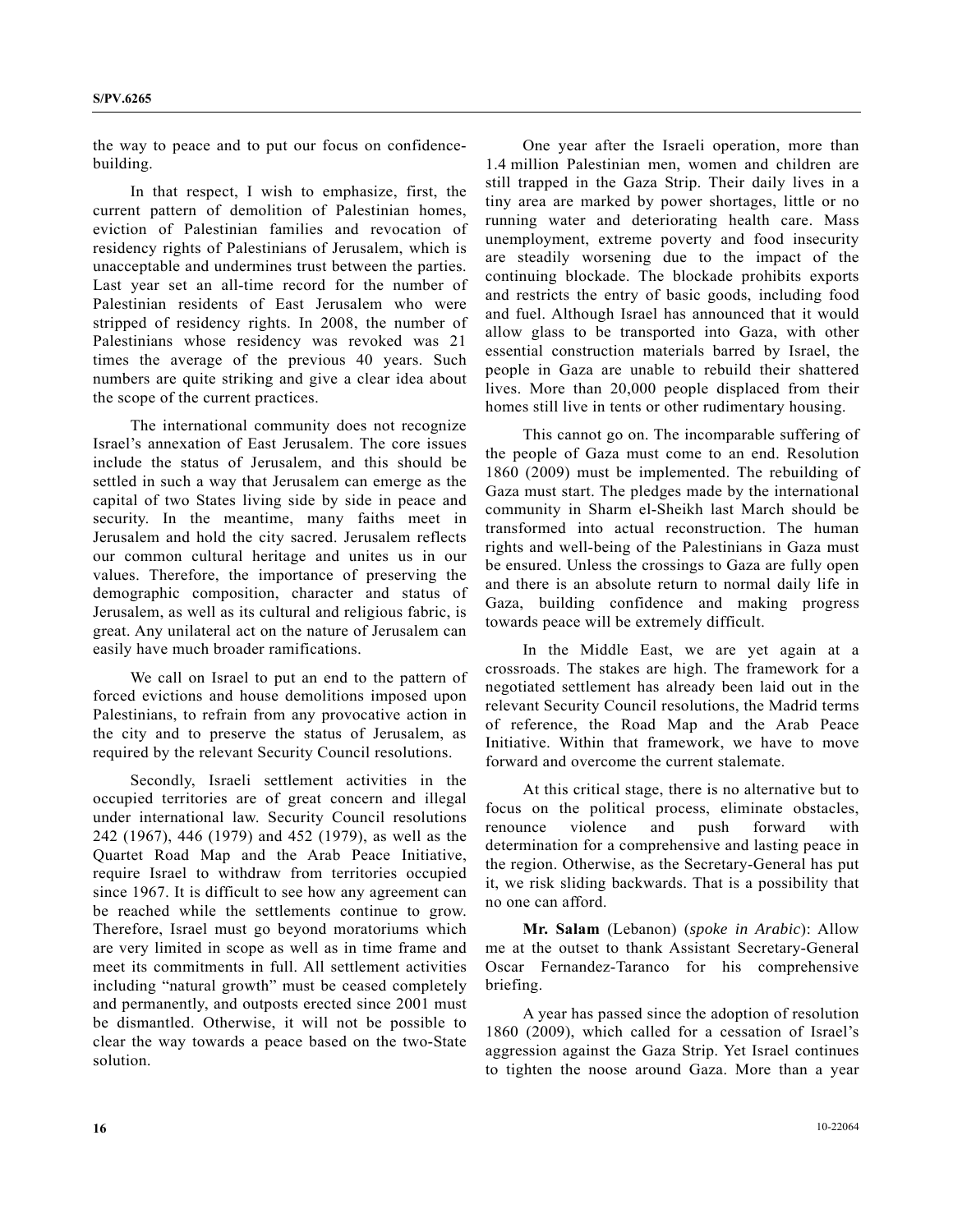after the adoption of resolution 1860 (2009), Israel continues to subject the inhabitants of Gaza to collective punishment. Indeed, Israel has neither opened the crossing points nor authorized reconstruction activities. In addition, it is limiting movement in and out of Gaza, thus depriving the inhabitants of their right to a decent life, work, water, food and medicine.

 Israel's policy is a flagrant violation of not only the provisions of resolution 1860 (2009), but also of the principles and provisions of international law and international humanitarian law, including the Fourth Geneva Convention and The Hague regime. Israel has turned Gaza into one big prison and continues, through its illegitimate ambitions, to suppress the legitimate aspirations of the Palestinian people to just and lasting peace and security in the region. These aspirations have been reflected in a great many Security Council and General Assembly resolutions.

 There are countless examples of this, and at a time when my Government is striving to implement all of the provisions of resolution 1701 (2006), Israel continues to violate Lebanon's sovereignty on an almost daily basis, by ground, air and sea. It continues to occupy the north part of the village of Ghajar, the Kfar Shouba hills and the Shaba'a farms. It also refuses to provide maps of the mines and cluster bombs that it has laid in my country. Israel continues to refuse to implement resolution 497 (1981) and to fully withdraw from the Syrian Golan to the lines of 4 June 1967. It also continues to seek to change the legal and physical status of the Golan by establishing and expanding its settlements there.

 What is taking place in Palestine is even worse. Israel is trying to delude the world into believing that it wants to return to peace negotiations without any preconditions. At the same time, it is attempting to distract the international community by announcing what it calls a freeze on settlement activities for 10 months, to conceal its continued settlement policy in the West Bank, in particular in and around occupied East Jerusalem.

 The Israeli Prime Minister, Benjamin Netanyahu, claims that he is ready to resume negotiations without preconditions. At the same time, he prejudges their outcome by sticking to what he considers to be constants, thus undermining the very basis of negotiations as such. On the future of the West Bank settlements, he declared on 24 January: "Our message is clear: we are planting here, we will stay here, we will build here. This place will be an inseparable part of the State of Israel forever".

 With respect to the borders, he declared on 20 January that Israel will have to maintain a security presence along the eastern side of any possible future Palestinian State. This is in addition to his previous statements rejecting the right of return of Palestinian refugees to their land, his commitment to the concept of Jerusalem as the sole capital of Israel, and his insistent demands that Palestinians and Arabs in general recognize the Jewish nature of the State of Israel, with all that these demands imply for the right of return of the refugees and the threat that they represent to the future of Arabs in that State.

 By his reasoning, these are not prerequisites or preconditions, even though he refers to preconditions when Palestinians demand a comprehensive end to the settlement policy. During negotiations on the West Bank, including East Jerusalem, he justifies his settlement policy by what he calls natural growth.

 The figures here will enable us to understand Netanyahu's position. Since 1991, the start of what we today call the peace process, the number of settlers in the West Bank, including East Jerusalem, has increased from 200,000 to close to 500,000. Under the cover of the peace process, the number of settlers has doubled because Israel refuses to abide by calls for an end to settlement activity.

 Even worse is what is happening in East Jerusalem, which Netanyahu would like to keep off the table so as to enable Israel to continue the policy it has adopted since its occupation of East Jerusalem in 1967. This is a policy aimed at dismembering the city, confiscating land and property, establishing settlements, destroying houses and imposing restrictions on the inhabitants of the city in order to smother its Arab identity. Israel is clearly escalating its policy aimed at stifling East Jerusalem and changing its demographic composition and its historic and cultural character. For example, in November 2009 the Israeli Government launched the construction of 900 new housing units in the settlement of Gilo and approved during the last week of December 2009 the building of 700 new housing units in the Har Homa settlement, which was built on Mount Abu Ghneim.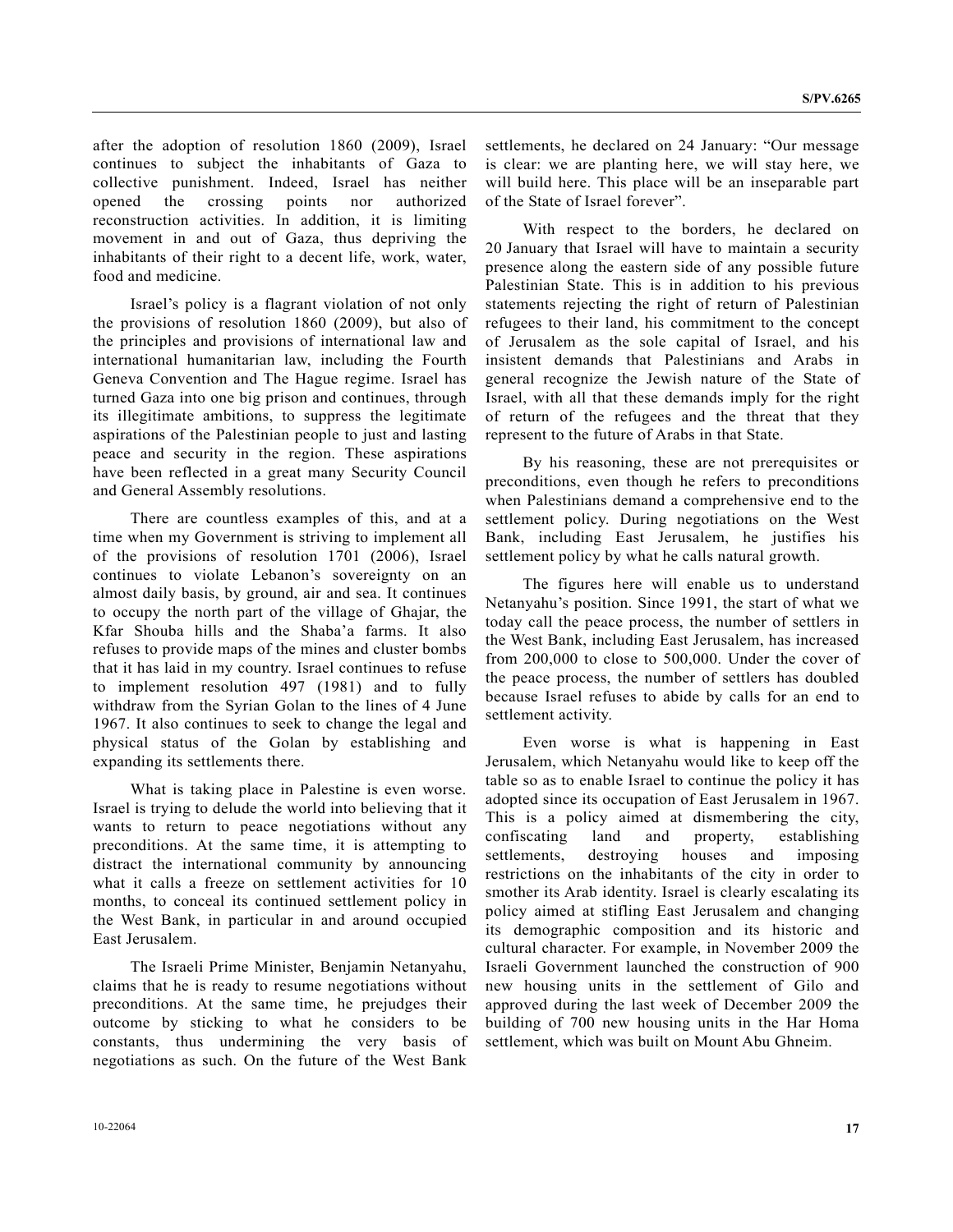Israel is continuing its settlement projects in occupied East Jerusalem. In addition to the stepping up of its settlement activity, Israel has also heightened its restrictive policies against the inhabitants of East Jerusalem through the continued destruction of houses in Sheikh Jarrah, Silwan and al-Bustan, limitations on building permits for Palestinians and the confiscation of residency permits from around 5,000 of the city's inhabitants. It continues to impose restrictions on Palestinians' freedom of faith and belief through the restrictions imposed on Muslims during Friday prayers in the Al-Aqsa mosque. The same is true of the restrictions imposed on Christians in Jerusalem at Christmas, which deprive them of the joy of celebrating Christmas in their church. Is it acceptable to prevent worshippers from entering the holy sites without an Israeli permit? This is in addition to Israeli excavations under the Al-Aqsa mosque, which threaten its foundations.

 The very least that can be said about these practices is that they are a blatant challenge to international law, international humanitarian law, the United Nations Charter and dozens of resolutions adopted by the Security Council and the General Assembly. All those resolutions state that occupied East Jerusalem is an integral part of the occupied Palestinian territory. All of these Israeli practices and changes to the nature of the city are null and void and are without legitimacy or legality. Furthermore, these acts carried out in East Jerusalem threaten the prospects of achieving a final settlement of the Israeli-Palestinian conflict, since without East Jerusalem there is no viable, contiguous Palestinian State, and no historic, religious, cultural meaning or importance for the Palestinian people or Arabs in general. Jerusalem is, as we say and sing, the flower of all cities. Jerusalem is not just a monument of stone or a group of hills. Jerusalem is a spiritual map. It is the path of those who have risen to heaven. It is the very symbol of international law. What the occupation accomplishes is to violate that law. It is a violation of the multiple dimensions of the city and the narrative of tolerance that it contains. That is the reason behind Lebanese President Sleiman's 12 November 2008 address to the General Assembly, speaking of dialogue among cultures, when he said that

 "... Jerusalem, the city of peace, where believers in the monotheistic religions come together, would not realize its historic mission unless the

injustice imposed on its sons and on the Palestinian people as a whole is redressed and the occupation is ended." (*A/63/PV.46, p. 16*)

 The path towards peace is well known. It has been charted by Security Council resolutions. All we ask is that the Council fully assume its responsibilities and work to implement those resolutions.

**Mr. Wolff** (United States of America): Advancing the cause of comprehensive peace in the Middle East remains one of the most important foreign policy endeavours of the United States. Our commitment to this goal in unwavering. Only through negotiations can this objective be realized — an approach that we strongly encourage the international community to support. The immediate resumption of negotiations towards a two-State solution is the only realistic way forward. It is in the interests not only of the United States, but of Israelis, Palestinians and all of the region's people. We call on all members of the Council to underscore that message publicly and with the parties.

 Waiting to resume talks benefits no one. The status quo does nothing to meet the legitimate needs of Israelis or Palestinians. As Secretary of State Clinton has said, we believe that, through good-faith negotiations, the parties can mutually agree on an outcome that ends the conflict and reconciles the Palestinian goal of an independent and viable State based on the 1967 lines, with agreed swaps, and the Israeli goal of a Jewish State with secure and recognized borders that reflect subsequent developments.

 Despite the difficulties and the complex political circumstances in the region, we are committed to relaunching negotiations and to the cause of comprehensive peace in the Middle East. National Security Adviser James Jones and Special Envoy for Middle East Peace George Mitchell both conducted talks in the region this month. Senator Mitchell also travelled to Europe to consult with the Quartet and other key partners. High-level Egyptian and Jordanian delegations made helpful visits to Washington.

 With the Israelis and the Palestinians, we have consistently pursued a two-pronged approach: first, to encourage the parties to enter into negotiations to reach agreement on all permanent-status issues and, secondly, to help the Palestinians build the economy and the institutions that will be necessary when a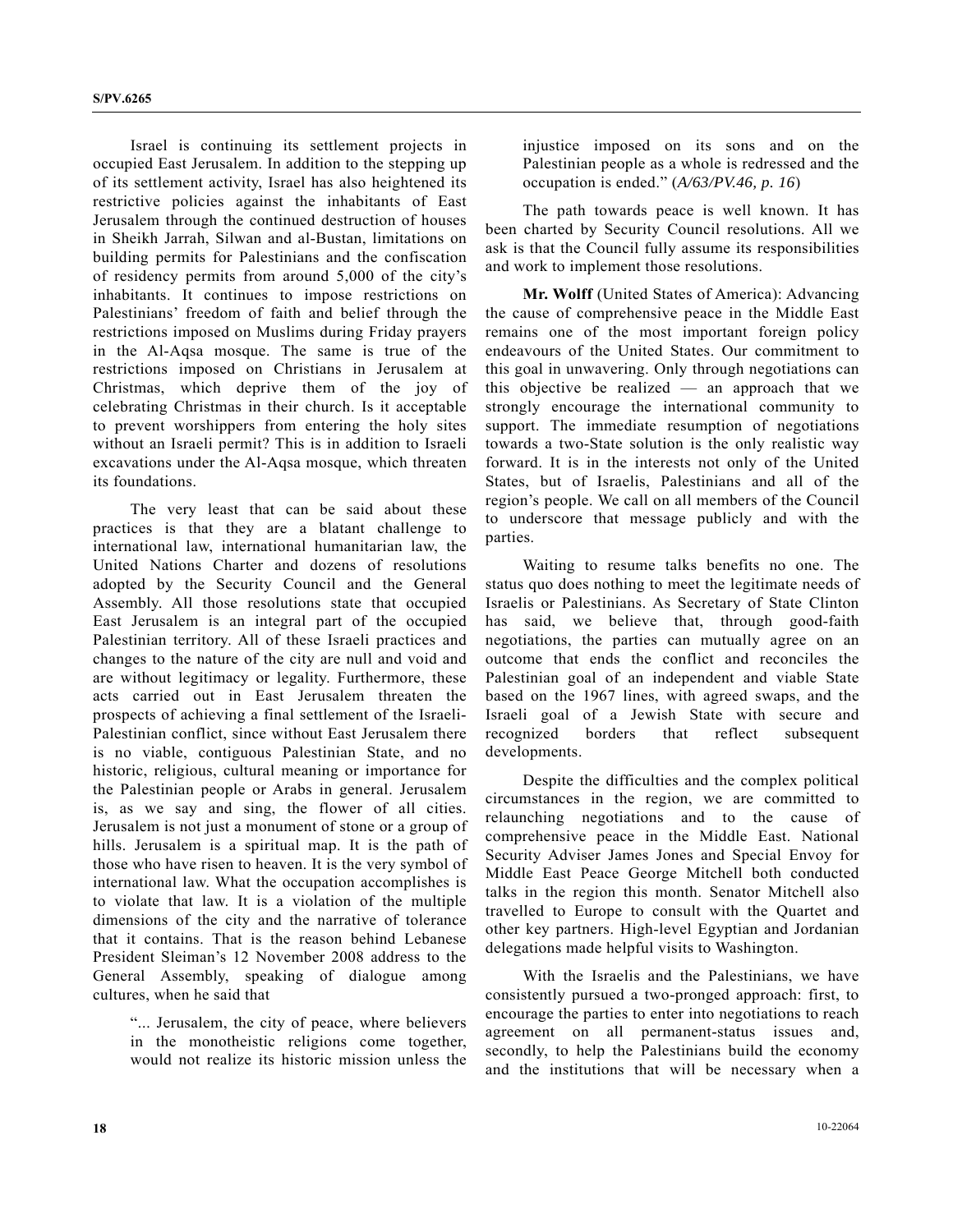Palestinian State is established. The two objectives are mutually reinforcing. Each is essential, and neither can be attained without the other. Special Envoy Mitchell will be following up with the parties in the coming days, and he will return to the region in the near future.

 The Quartet has long called on all parties to uphold their Road Map obligations. A freeze on settlement activity is an Israeli obligation under the Road Map, and United States policy on this remains unchanged. We do not accept the legitimacy of continued Israeli settlements. That said, we also believe that the settlement moratorium recently declared by the Israeli Government is a significant step that could have a meaningful effect on the ground.

 United States policy on Jerusalem also remains unchanged. The status of Jerusalem, and all other permanent status issues, should be resolved through negotiations. We disagree with some Israeli actions in Jerusalem affecting Palestinians in areas such as housing, including the continuing pattern of evictions and demolitions of Palestinian homes. Neither party should take actions that could unilaterally pre-empt, or appear to pre-empt, negotiations.

 The United States recognizes that Jerusalem is a deeply important issue for Israelis and Palestinians, and for Jews, Muslims and Christians around the world. We believe that, through good-faith negotiations, the parties can agree to an outcome that realizes the aspirations of both parties for Jerusalem and safeguards its status for people around the world.

 We call on the Palestinian Authority to fulfil its Road Map obligations to ensure security, reform its institutions of governance and refrain from any acts of incitement. In that regard, we express our strong concern that a Palestinian Authority official recently attended a ceremony commemorating a terrorist who was responsible for an attack that claimed the lives of many Israeli civilians.

 We were pleased to see the letter from the Secretary-General (S/2010/39) reporting that his staff continue to work constructively with the Government of Israel on issues related to the Gaza Board of Inquiry, as well as to note that the financial issues have been resolved in a matter satisfactory to the Secretary-General. At the same time, we call on Israel to reopen its border crossings with Gaza, with appropriate monitoring to address security concerns. That would allow for greater movement of people and

 Hamas has yet to accept the principles established by the Quartet that are the building blocks of an independent Palestinian State: renouncing violence, recognizing Israel and accepting previous agreements and obligations, including the Road Map. Nor has it shown a greater interest in building a future for the Palestinian people than in its own hateful rhetoric and violence. We are also concerned about Hamas interference with international efforts to deliver humanitarian assistance in Gaza, continued arms smuggling and the launch of terrorist rocket attacks against Israel — which, it is important to recall, precipitated the Gaza conflict just over a year ago. We call for the immediate release of Gilad Shalit, who was abducted by Hamas and held since 2006.

 A key component of international support for the Palestinian people comes through the United Nations Relief and Works Agency for Palestine Refugees in the Near East (UNRWA). We thank Commissioner-General Karen AbuZayd for her devoted service to UNRWA over the past nine years and we welcome the appointment of Filippo Grandi of Italy to that post. We also welcome the appointment of Margot Ellis of the United States as UNRWA's Deputy Commissioner-General.

 The United States is UNRWA's largest single donor. In 2009 we provided more than \$267 million, including more than \$116 million to the General Fund. Unfortunately, the Fund still faces severe and chronic shortfalls, which are estimated at \$140 million for this year. We appreciate the efforts of donors that have provided sizable emergency support, but there is no substitute for predictable annual contributions to the General Fund. As such, we welcome the renewed commitment of the Arab League, whose members have pledged collectively to provide UNRWA with no less than 7.8 per cent of its General Fund. It is imperative that those pledges be delivered.

 Let me conclude by turning briefly to the situation in Lebanon. We thank General Claudio Graziano for his service with the United Nations Interim Force in Lebanon and we welcome General Alberto Asarta Cuevas, who begins his new assignment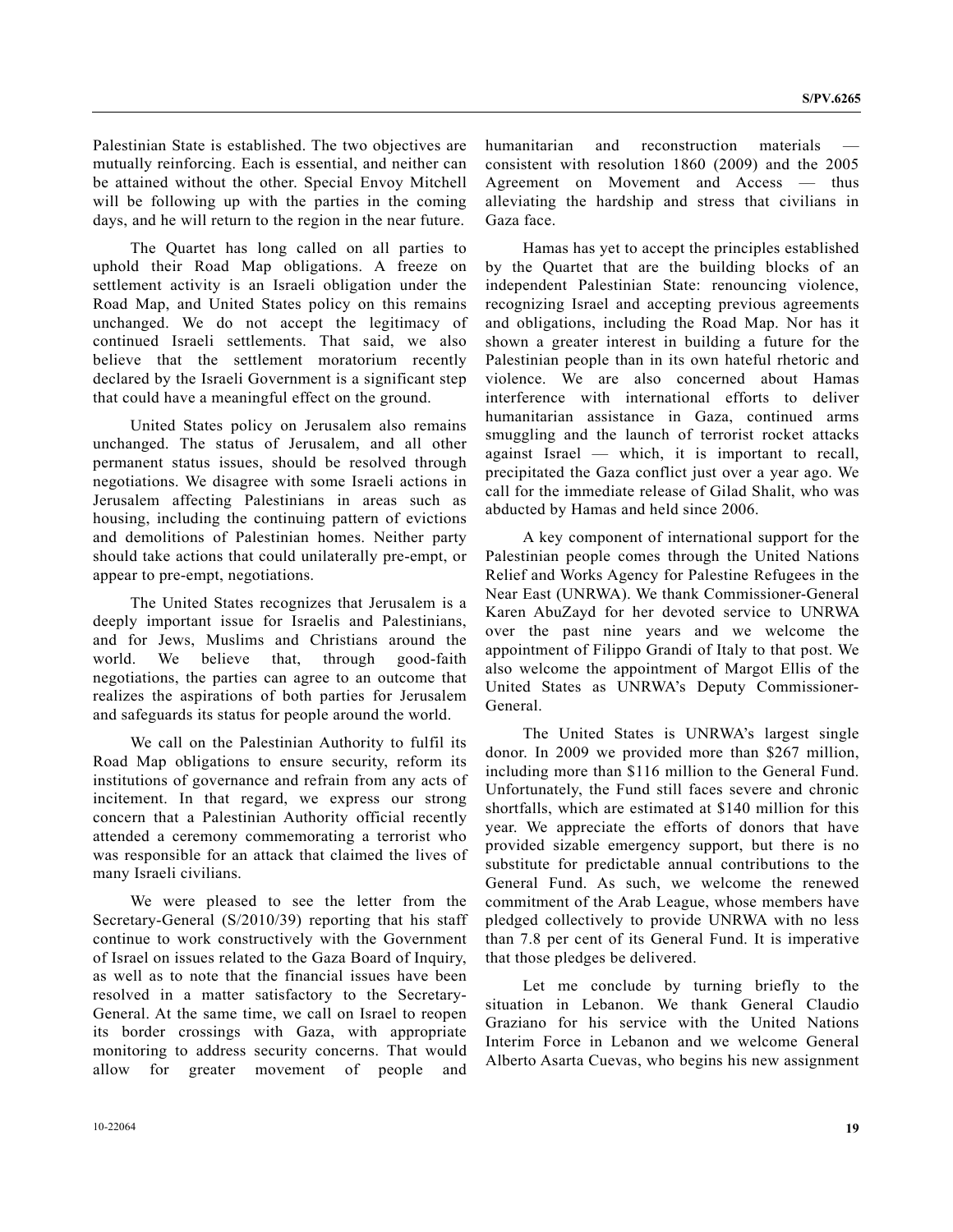tomorrow. We also recall the important contribution that all troop-contributing countries are making to this vital effort. We call upon all parties to fulfil the provisions of the Security Council's resolutions 1559 (2004), 1680 (2006) and 1701 (2006).

**Mr. Lukwiya** (Uganda): I thank Mr. Oscar Fernandez-Taranco, Assistant Secretary-General for Political Affairs, for his briefing on the situation in the Middle East, including the Palestinian question. I also thank the Permanent Representative of Israel and the Permanent Observer of Palestine for their statements.

 The peace process in the Middle East is at a delicate and critical juncture. The situation remains tense. It is therefore critical that the parties resume negotiations without delay. We commend the international and regional efforts that have been undertaken to restart the negotiations. We call on the parties to embark on negotiations with a view to achieving comprehensive peace based on the vision of two democratic States — Israel and Palestine — living side by side in peace and security.

 We are encouraged by the continued efforts of the Palestinian Authority in the West Bank to fulfil its obligations under the Road Map, particularly in the sectors of security and economic development. We remain deeply concerned about the continued construction of settlements and settler violence in the occupied territory. We note the announcement by Israeli Prime Minister Netanyahu in November 2009 of a 10-month freeze on new housing projects in the West Bank. This is a positive step. However, we call for a complete freeze on all settlement activity, including natural growth.

 We are concerned about the recent firing of rockets by Hamas into Israel and the air strikes by Israel into Gaza during the reporting period. We call on all parties to exercise maximum restraint and to avoid further escalation. This is yet another reminder of the need for a permanent ceasefire, as envisioned in resolution 1860 (2009).

 We commend Egypt and others for the role they have continued to play in promoting intra-Palestinian dialogue. We call on all Palestinians to resolve their differences within the framework of the intra-Palestinian dialogue in order to achieve unity.

 We remain concerned by the grave humanitarian situation in Gaza. However, we welcome the recent

opening of the Kerem Shalom crossing into Gaza by Israel to allow some exports to leave, humanitarian goods to be transferred and some building materials to enter. However, we think that this is not enough. We call for the complete lifting of the blockade on Gaza in accordance with resolution 1860 (2009).

We are encouraged by the peaceful political situation in Lebanon during the reporting period. My delegation is concerned, however, about the incidents that continue to occur, which are likely to heighten tensions in the region. We call on all parties to fully implement resolution 1701 (2006).

 Finally, the heightened tensions in the Middle East and the lack of progress in the peace process are reminders that the Security Council should remain fully seized of and engaged in support of these processes. Uganda, for its part, will continue to support the efforts of all parties to achieve a comprehensive peace in the Middle East, as envisioned in relevant Security Council resolutions.

**Mr. Heller** (Mexico) (*spoke in Spanish*): I thank Assistant Secretary-General Oscar Fernandez-Taranco for his very comprehensive briefing on the situation in the Middle East. I also thank the Permanent Representative of Israel and the Permanent Observer of Palestine for their statements.

 Our debate falls on International Holocaust Remembrance Day. We pay homage to the memory of the victims of the Holocaust and reiterate our commitment to continuing to prevent and fight antisemitism and all forms of racism, xenophobia and discrimination wherever they may occur.

 Recent weeks have seen the one-year anniversary of the adoption of resolutions 1850 (2008) and 1860 (2009), which are directly linked to the situation in the Middle East. Those two resolutions remain fully relevant today, the first because it reiterates the fundamental principles of negotiations between Israel and the Palestinian Authority, and the second because it sets the parameters for the ceasefire and unrestricted access for humanitarian assistance to the civilian population affected by the Israeli military offensive in Gaza in late December 2008.

 Today, a year after their adoption and the end of Operation Cast Lead, we regret the non-compliance with the provisions of those resolutions and that the situation in the Middle East continues to deteriorate,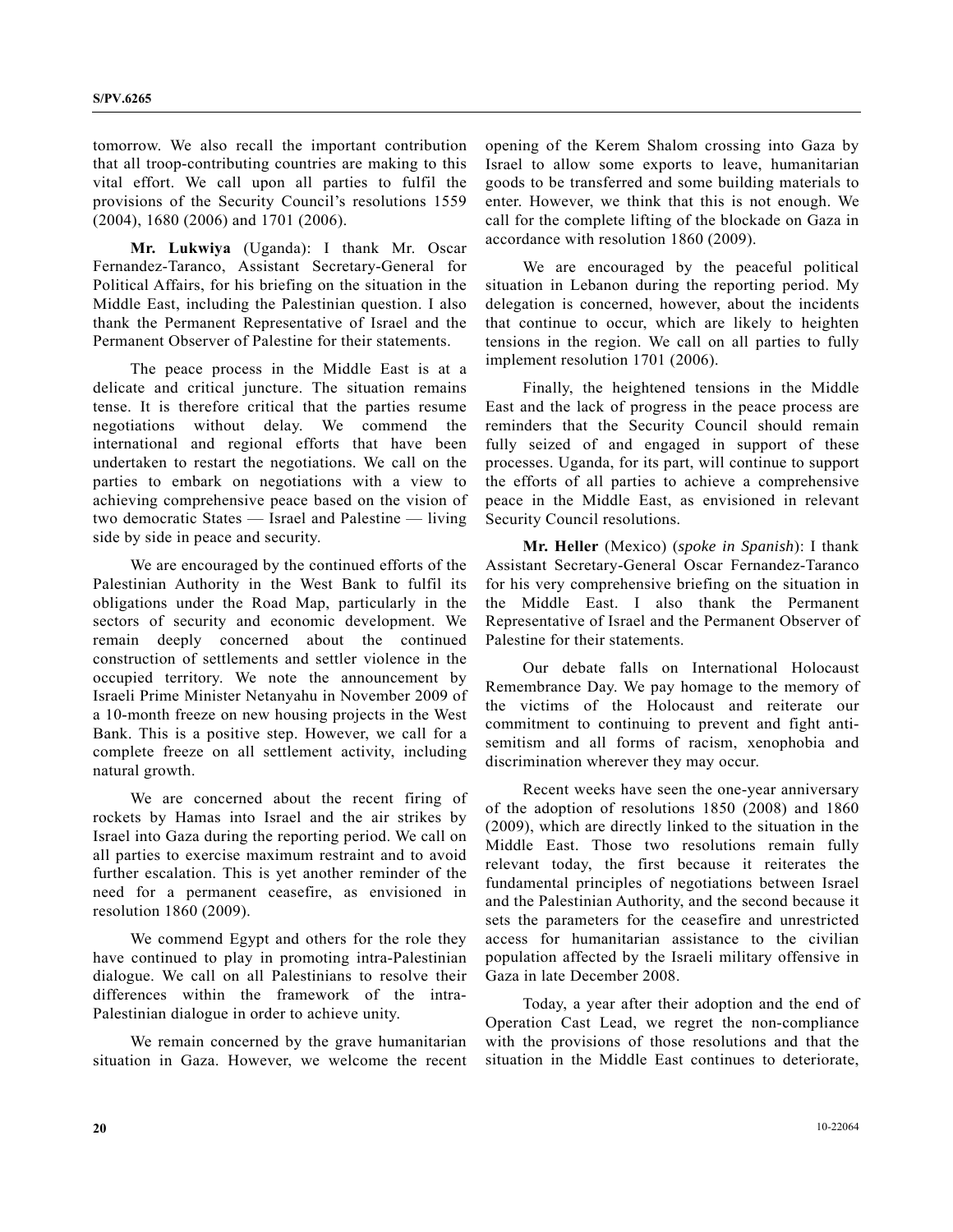endangering the peace process as a whole. The picture that the Assistant Secretary-General painted in his briefing is not encouraging, but it should prompt us to redouble our efforts to persuade Israel and the Palestinian Authority to return to peace negotiations as soon as possible. That is the Security Council's responsibility.

 The objective is known to all and crystal clear. We must achieve a comprehensive and definitive solution to the conflict in the Middle East that reaffirms the recognition of Israel's right to exist and allows the establishment of a politically and economically viable Palestinian State living in peace with Israel within secure and internationally recognized borders, pursuant to the resolutions of the Security Council, the Road Map, the Madrid principles and the Arab Peace Initiative.

 The responsibility for resuming the peace process falls squarely and exclusively to the will and commitment of Israel and the Palestinian Authority. The international community, for its part, has the task and responsibility of facilitating that process in order to ensure a just and lasting peace in the region. We therefore appreciate the efforts of United States Special Envoy Mitchell and his tenacity in laying the groundwork for dialogue between Israel and the Palestinian Authority. We also reiterate our support for the Quartet and call on it to pursue its efforts to establish conditions conducive to a resumption of negotiations as soon as possible.

 To that end, it is crucial that both parties comply with the principles of the Road Map, which are the bases for the resolution of all outstanding matters in the conflict. We praise the efforts of the Palestinian Authority to meet its commitments in the areas of security and economic development in the West Bank. As we have heard from the Assistant Secretary-General, those efforts have begun to bear fruit. We take further note of the positive economic and humanitarian impact of the Israeli initiative to partially lift the restrictions imposed on the movement of people and goods in the West Bank. We hope that these actions are definitive and lead to the complete and irreversible dismantling of all checkpoints, which is essential to the establishment of a viable and independent Palestinian State.

 We are convinced that improved living conditions for the Palestinian people and the Palestinian

Authority's effective control over security in the West Bank are critical to achieving a lasting peace in the Middle East. Nevertheless, that will not be possible if Israeli settlement activity continues. Therefore we once again call on Israel to stop that practice as soon as possible, including the so-called natural growth, and to refrain from taking actions that may incite violence in East Jerusalem and that undermine hope of any negotiated solution. The demolition of houses, the evictions and the expansion of settlements in the occupied territories, including in East Jerusalem, violate international law and represent a serious obstacle to the peace process.

 We take note of the initiative of Prime Minister Netanyahu to partially restrict the building of new settlements in the West Bank in order to promote the resumption of peace talks. That initiative is novel and cannot be ignored. However, that moratorium does not include East Jerusalem, public buildings or construction that is already underway, and so contravenes the Road Map principles.

 In the current context we think that it is particularly important that Israel and the Palestinian Authority refrain from any type of action or statement that might erode the trust necessary to renew the process of negotiations based on the agreements and commitments that have previously been made between the parties. The definitive solution to the conflict also requires a concretization of the inter-Palestinian reconciliation that has been carried out with the help of Egypt. We lament the lack of progress in that matter, and we call on all parties not to abandon dialogue but rather to invest the political capital necessary for reaching the necessary agreements.

 As I said at the outset, this month marks a year since the adoption of resolution  $1860 (2009)$  — in the negotiation of which my delegation actively participated — and of the unilateral cessation of hostilities in the Gaza Strip. Despite that, the situation of the civilian population in Gaza continues to deteriorate, and the blockade that impedes access to humanitarian aid has not been lifted. Now that winter has begun, it is of vital importance that the border crossings be opened in order to avoid a humanitarian disaster and to initiate reconstruction.

 The Gaza blockade fosters the illicit trafficking of materials, fuel and food and opens the door to the illicit trafficking of weapons, endangering the security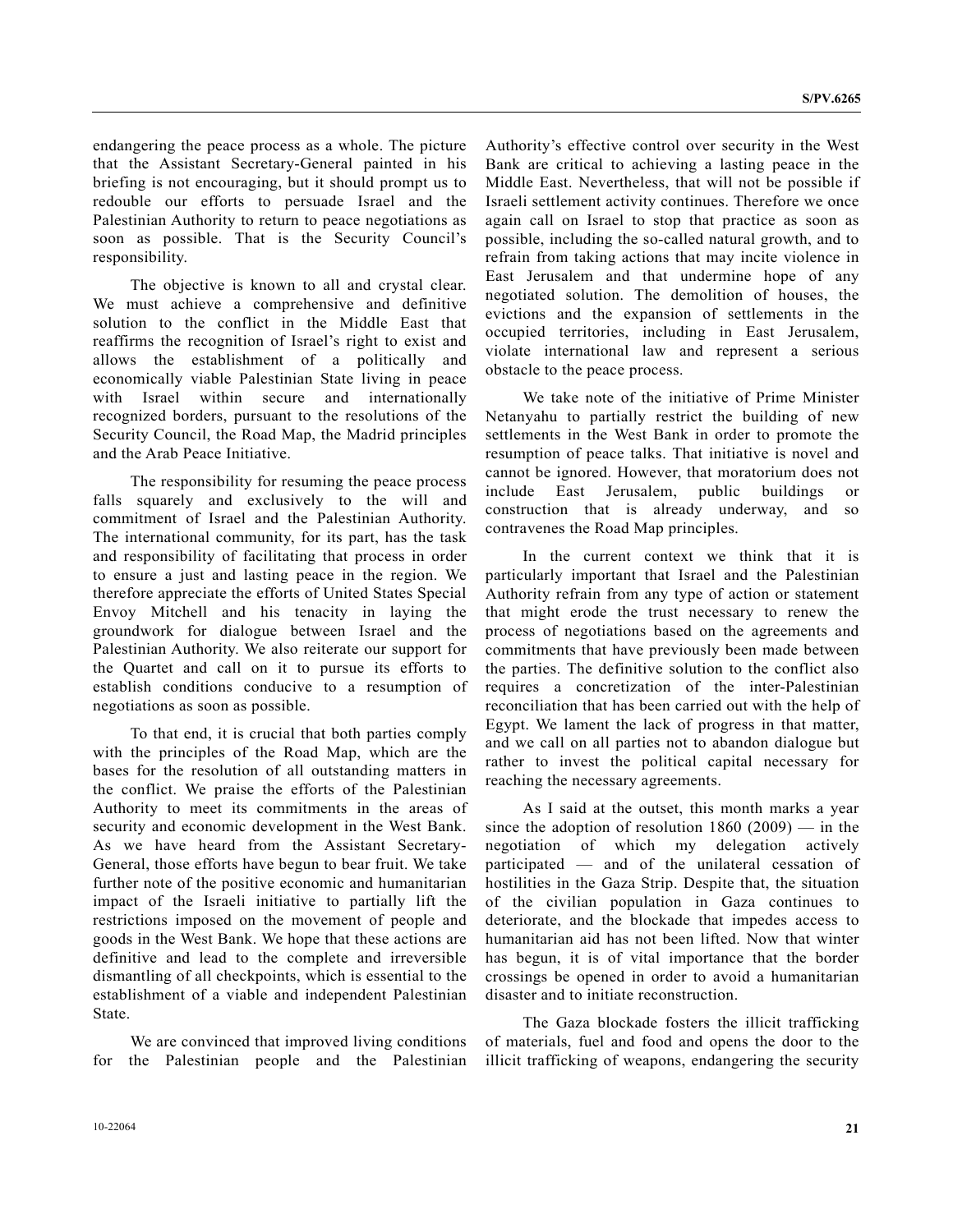of the entire region. Proof of that has been the increase of rocket attacks against the Israeli civilian population, which in turn have led to new military responses, in a vicious circle. We condemn those acts of violence, especially those targeting civilian populations, and we once again urge all actors to respect at all times the provisions of international humanitarian law.

 We are particularly concerned about a renewed spiral of violence that could have devastating effects on civilian populations. The international community should do all that it can to stop that as soon as possible. We therefore emphasize the need to establish an international monitoring mechanism that insures a lasting ceasefire, the opening of border crossings and the control of illicit arms trafficking. We support all initiatives aimed at establishing such a mechanism, including that suggested by the Secretary-General. We await the next report from the Secretary-General regarding violations of international humanitarian law and of human rights committed during the Gaza conflict.

 Peace requires not just a renewed dialogue between Israel and the Palestinian Authority. Efforts towards regional peace must also continue. We welcome the formation of the new Government in Lebanon and the commitment by President Sleiman and by Prime Minister Hariri and his Government to continue reinforcing the process of national reconciliation and to comply with the provisions of relevant Security Council resolutions. Lebanon's participation as an elected member of this Council reaffirms that commitment.

 That is why we call on both Lebanon and Israel, and on all actors involved, to meet the provisions of resolution 1701 (2006), particularly bearing in mind recent incidents that must be investigated. We are convinced that that will strengthen the sovereignty, territorial integrity and political independence of Lebanon.

 We also welcome progress being made in the process of normalizing diplomatic relations between Lebanon and Syria as a positive step of benefit to the region. We express our hope that Israel and Syria will again take up the process of indirect talks, which will make it possible to begin to resolve the pending matters and promote trust and security for both States.

 Finally, Mexico, through its participation in the Security Council and also in other multilateral and bilateral forums, will continue to promote all efforts aimed at the establishment of a lasting peace in the Middle East.

**Mrs. Viotti** (Brazil): Mr. President, I congratulate you for holding this open debate on the situation in the Middle East. We very much value the participation of the wider membership in the consideration of such an important issue. I would like to thank Assistant Secretary-General Oscar Fernandez-Taranco for his briefing. I also thank the Permanent Representative of Israel and the Permanent Observer of Palestine for their remarks.

 Over a year has passed since the end of the Israeli operations in the Gaza Strip, and the humanitarian situation remains a source of grave concern to all of us. Access to basic goods and services is grossly insufficient. The lack of building materials continues to prevent much-needed reconstruction, despite the recent permission for some glass to enter the Strip. Palestinians are therefore still forced to live in conditions that are simply intolerable. That must come to an end without further delay.

 More than a year has passed since resolution 1860 (2009) was adopted, and the blockade has not been lifted yet. Israeli security concerns can and must be reconciled with the suspension of the blockade of Gaza. In fact, it has been argued here that Israeli security stands to gain from the lifting of the blockade, and we certainly believe so.

 Another unresolved issue related to the war in Gaza is accountability. There continues to be a need for credible and independent investigations, in line with standard international practice, on the disturbing findings contained in the Goldstone report (A/HRC/12/48). We look forward to the report of the Secretary-General on the outcome of the investigations, as requested by the General Assembly. We note the payment made by Israel for compensation for the losses sustained by the United Nations during the Gaza conflict. It is disturbing and regrettable that serious incidents of this sort have taken place, and they must not happen again.

 More than a year after the end of the military operations in Gaza, it is not only the humanitarian situation that is untenable. The paralysis of the peace process has also gone on for too long and risks leading to further deterioration of the political landscape. An independent, democratic and viable Palestinian State,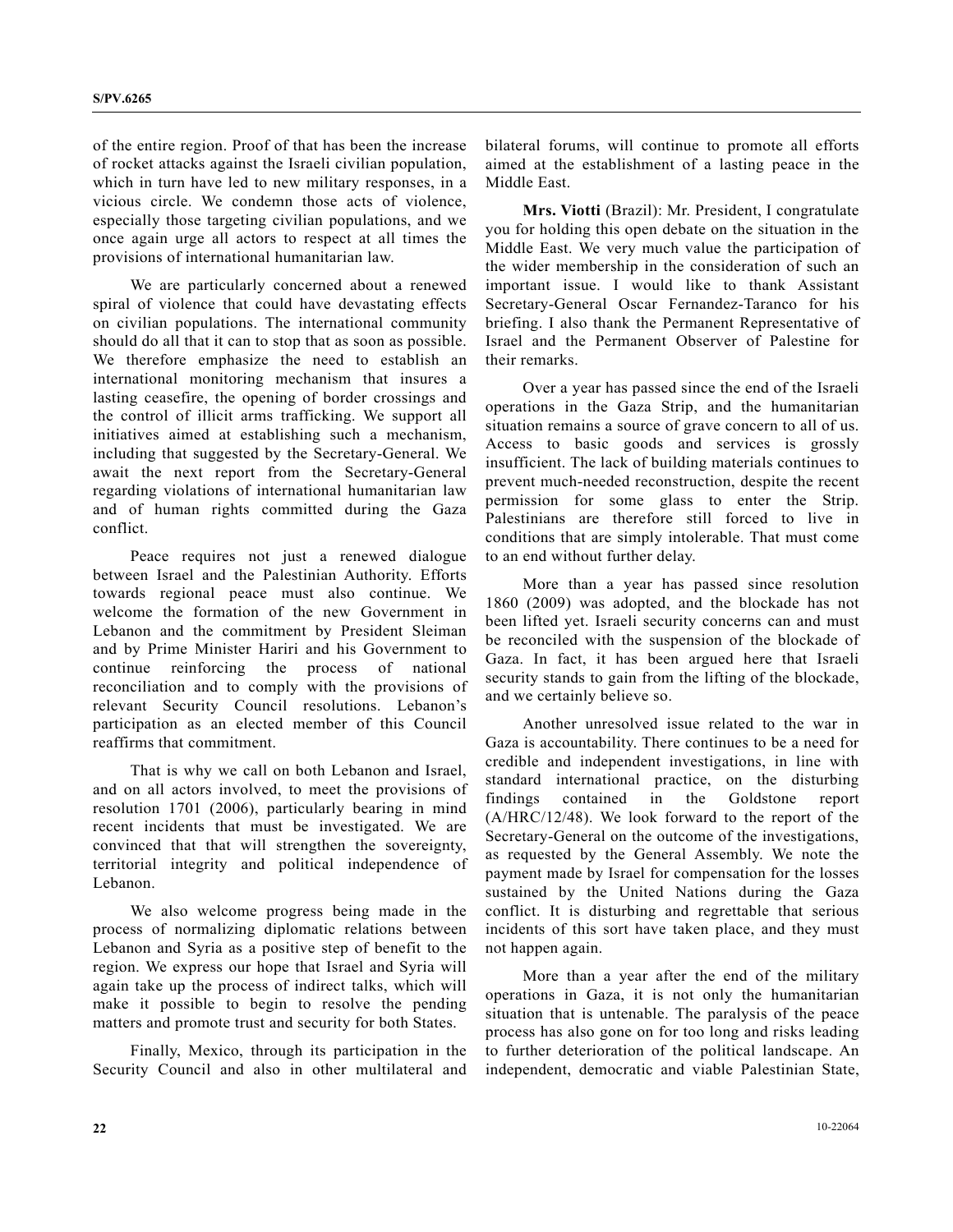living side by side with Israel in peace and security, within internationally recognized borders, is long overdue.

 Our challenge now is to find a way forward that will enable both parties to resume serious and resultoriented negotiations as soon as possible. My delegation understands that intense efforts are under way to create the conditions for the process to resume. The parties have the obligation to avoid any action that might jeopardize such efforts. Attempts by Israel to artificially create faits accomplis on the ground and change the demographics of the West Bank and East Jerusalem are especially unhelpful. The revocation of Palestinian residency rights, evictions and house demolitions are not acceptable. Settlement activities, including so-called natural growth, are illegal and must cease.

 Palestinians should also do their part. Overcoming their divisions, keeping extremists in check and enhancing democratic governance is essential. Based on past experience, my delegation believes that future negotiations should allow for the necessary engagement of the international community. We must all remain engaged and provide the diplomatic support needed to sustain the peace process. Brazil reiterates its support for holding a comprehensive international conference on the Middle East, once conditions are appropriate.

 The further involvement of relevant players from outside the region may prove beneficial. In November, in the first state visit by an Israeli President to Brazil in 40 years, President Shimon Peres met with President Lula in Brasilia. A few days later, President Mahmoud Abbas also paid an official visit to Brazil. President Lula is scheduled to visit Israel, Jordan and Palestine in March in order to follow up on bilateral discussions in a number of areas.

 As we all know, there will be no peace in the Middle East without a Palestinian State, the parameters of which are well known. Its establishment is in the interests of Israelis, Palestinians, the region and the international community as a whole. We must all help the parties to translate such common interests into a politically sustainable negotiating process without further delay, with a view to reaching a peace agreement at the earliest possible time.

 We welcome the formation late last year of a Government of National Unity in Lebanon. That was a

**Mr. Mayr-Harting** (Austria): Austria would like to thank Assistant Secretary-General Fernandez-Taranco for his update on recent developments in the Middle East. We also thank the Permanent Representative of Israel and the Permanent Observer of Palestine for their presence and contributions to our debate. Austria aligns itself with the statement to be made by the acting head of the European Union delegation on behalf of the European Union.

 Austria is gravely concerned that peace talks remain deadlocked despite the ongoing efforts, in particular those of the United States administration, to bring the parties back to the negotiation table. We urge the parties to overcome the current standstill, which plays into the hands of violent extremists rather than leaders who embrace peaceful and democratic ways to achieve the legitimate aspirations of their peoples. An independent, democratic, contiguous and viable State of Palestine, living in peace and security with the State of Israel, is the realization of such Palestinian aspirations, a key contribution to stability and peace in the wider region, and the best long-term guarantee for Israel's security.

 Negotiations to achieve this two-State solution must be urgently resumed. Such negotiations should be pursued under an agreed time frame, respect previous agreements and undertakings, and tackle all final status issues, including borders and security, settlements, Jerusalem, refugees and water. A genuine peace requires the parties to find a way, through negotiations, to ensure the status of Jerusalem as the future capital of two States. To restore their faith in the negotiation process, Palestinians need to see an end to illegal activities that create obstacles to the viability of their future State, such as the construction of settlements and the separation barrier on occupied land in the West Bank and in East Jerusalem, house demolitions and evictions.

 We have taken note of Israel's decision on a partial and temporary settlement freeze. This can be seen as a first step in the right direction. However, ongoing settlement construction, the inclusion of settlements in the National Priority Area programme, and the most recent endorsement of the construction of almost 700 new settlement units in East Jerusalem put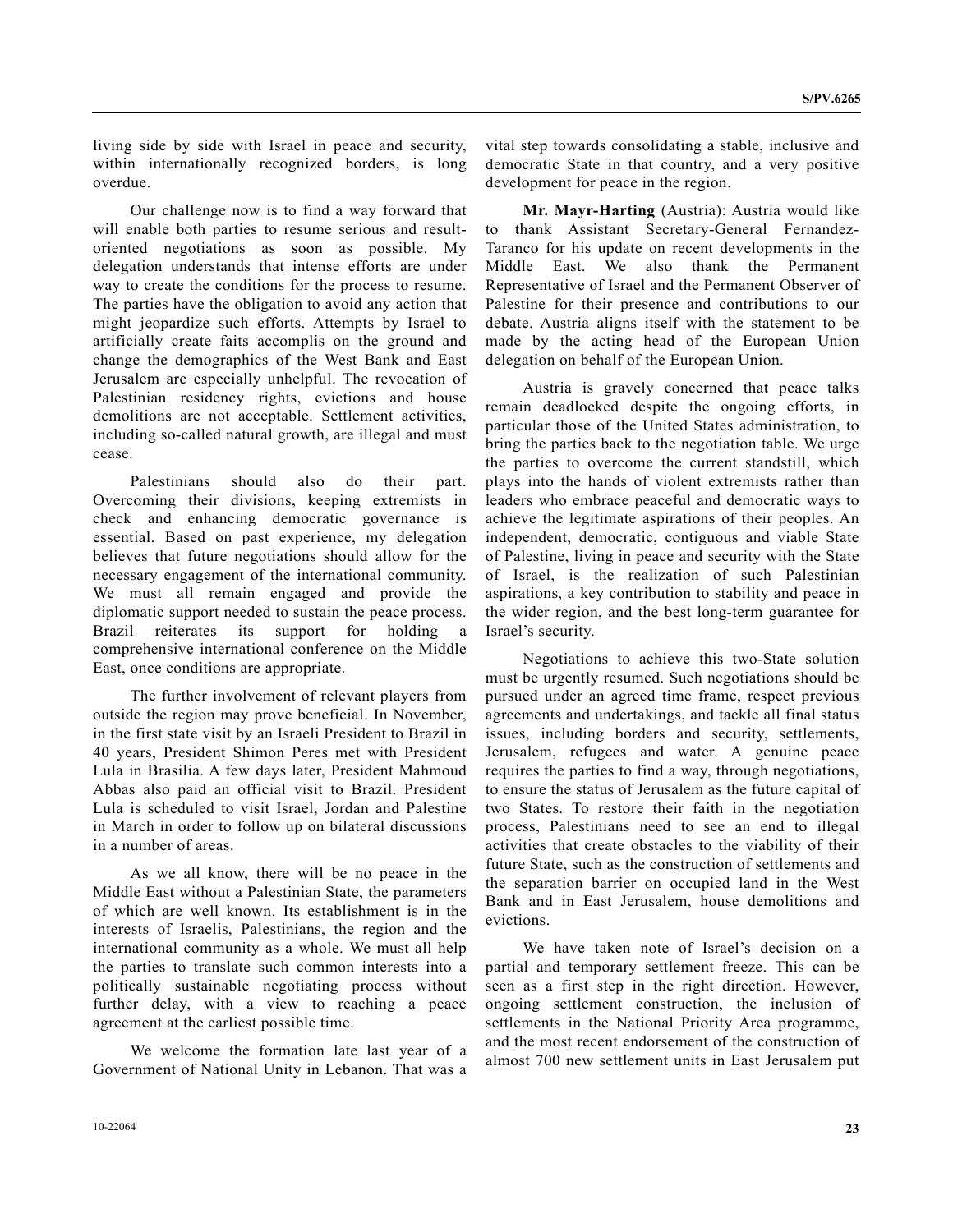into question Israel's overall readiness to seriously and comprehensively negotiate the settlement issue. We therefore call on the Government of Israel to immediately end all settlement activities in East Jerusalem and the rest of the West Bank, including natural growth, and to dismantle all outposts erected since March 2001.

 We strongly encourage the Palestinian Authority's efforts to build the infrastructure and institutions of a future State that will provide opportunities, justice and security for its citizens, and address the legitimate security needs of its Israeli neighbours. Austria, both bilaterally and within the overall efforts of the European Union, will continue to assist Palestinian State-building. Normal economic activity is key to funding these efforts. We welcome steps taken by Israel to ease some of the restrictions; these have contributed to economic growth. We look to Israel for decisive reinforcement of the removal of obstacles to movement and access in the West Bank. Every job created through improved freedom of movement contributes to sustainable peace and security for all.

 One year after the end of the military operations of Israel in Gaza, it is highly disconcerting to note that the full implementation of resolution 1860 (2009) is still overdue. As delivery levels of basic commodities remain far below needs, Austria once again urges the immediate, sustained and unconditional opening of crossings for the flow of humanitarian aid, commercial goods and persons to and from Gaza.

 We recognize the right of Israeli citizens to live free from fear and from indiscriminate attacks emanating from Gaza. And, of course, we also recognize the right of the Government of Israel to protect its population against such violent attacks. At the same time, we, like others, believe that what is still a de facto blockade is not the right instrument to achieve this goal, that it cannot be justified in view of existing obligations under international humanitarian law, and that it leads to unacceptable humanitarian consequences.

 We wish to underline the continued need for thorough and credible investigations of all allegations of grave violations of international humanitarian law and human rights law in relation to the Gaza conflict. There must be accountability and an effective remedy for victims of such violations. We expect all parties to cooperate with the Secretary-General as he prepares his

report to the General Assembly on their investigation efforts.

 In connection with this wider issue of addressing the legacy of the Gaza conflict, we note with satisfaction that Israel has recently agreed to make a payment of \$10.5 million to the United Nations in respect of the losses sustained by the Organization during the incidents that were investigated by the United Nations Board of Inquiry. We appreciate the constructive engagement of Israel in this process and hope that Israel will also consider such steps in similar cases. However, as the United Nations has rightly pointed out, providing these financial means will not of itself repair the damaged buildings and facilities. We therefore join the United Nations in its call for the unhindered and expedited passage to Gaza necessary to facilitate effective reconstruction.

 In view of the recent tensions between Lebanon and Israel, Austria reiterates its call on all parties to comply fully with resolution 1701 (2006). We call on Israel to halt violations of Lebanese air space and urge the parties to avoid any rhetoric or acts that could endanger the current cessation of hostilities. In view of the discovery of explosives by the United Nations Interim Force in Lebanon near Al-Khiam, we also wish to underline the importance of efforts to ensure that the area south of the Litani River is kept free of unauthorized armed personnel, assets and weapons.

 In conclusion, we wish to underline the shared responsibility of all parties, as well as all partners in the region and in the international community, to transform the unsustainable status quo of what can, at this stage, only be called a situation of fragile calm into a comprehensive and durable settlement of the Arab-Israeli conflict, which also requires decisive steps towards a settlement between Israel and Syria and Israel and Lebanon.

 Austria, together with its European Union partners, stands ready to support concrete and early results on the path towards a comprehensive peace.

**Mr. Okuda** (Japan): I would like to express my appreciation to you, Mr. President, for convening today's meeting on the situation in the Middle East. I would also like to thank Assistant Secretary-General Fernandez-Taranco for his comprehensive briefing.

 We very much regret that we have yet to see the resumption of negotiations between Israel and the Arab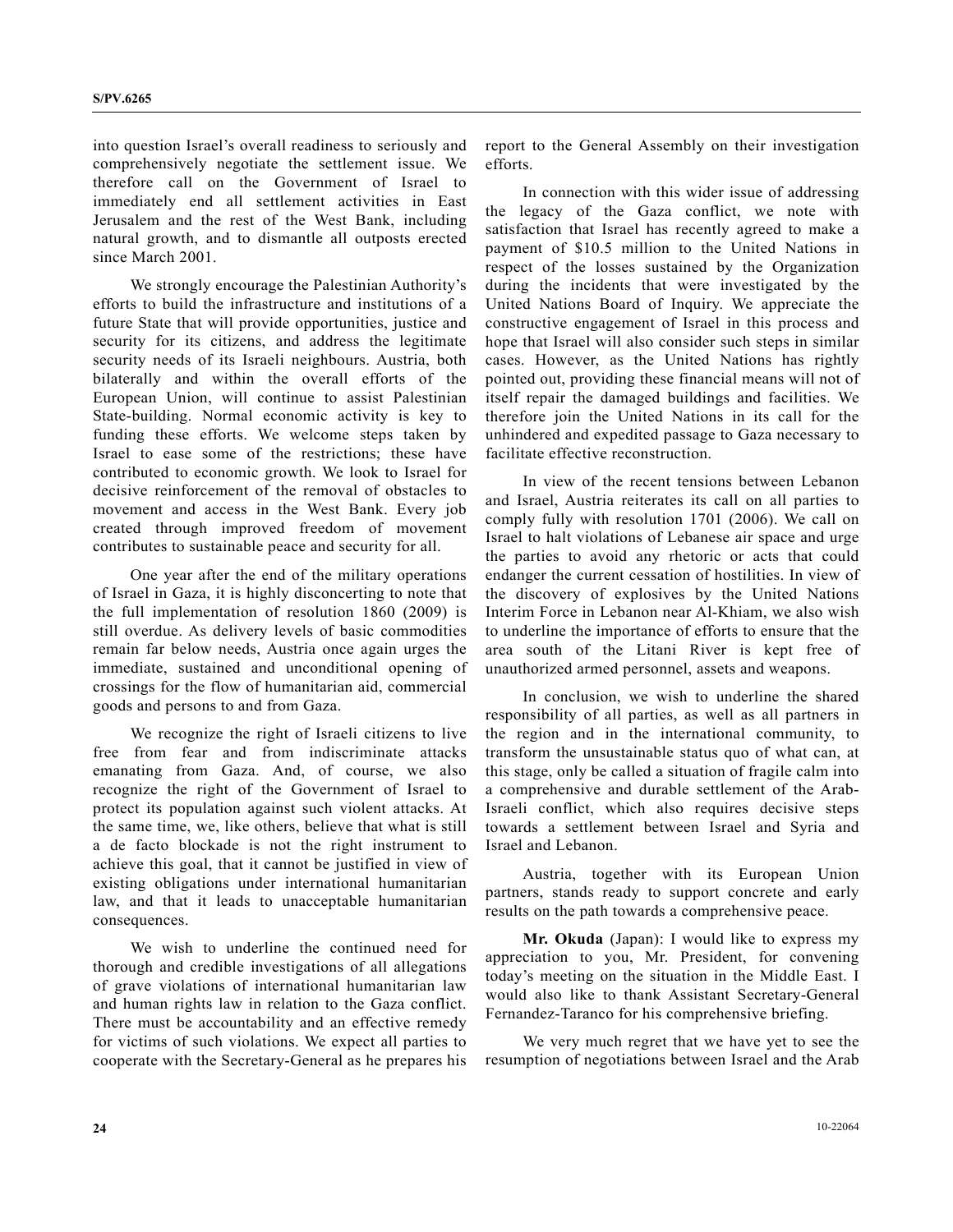parties, including the Palestinians, despite international efforts, especially those of the United States, to resume negotiations. There seems to be only little progress on many issues that we take up with regards to the peace process. We are concerned that the longer the negotiation is not resumed, the more precarious the situation will become.

 Japan would like to emphasize that we must not be discouraged from making efforts to revive the peace process and to encourage the parties to achieve a comprehensive, just and lasting peace through negotiations. We believe that the people in the region have already suffered enough. We must endeavour to resume the negotiations, as there is no way to achieve peace other than through sincere negotiations between the parties.

 We reiterate our call on both parties to carry out their obligations and commitments under the Road Map. In that regard, we consider the decision of the Government of Israel to suspend new settlement construction for 10 months as a step in the right direction. However, Japan reiterates its call on the Israeli Government to freeze all settlement activities, including natural growth, in the West Bank, including East Jerusalem. The status of Jerusalem is one of the core issues of final status negotiations, and we call on Israel to refrain from taking any actions that will prejudge the outcome of such a negotiation.

 We encourage the Palestinian Authority to continue in its efforts to improve the security situation, which will contribute to carrying out its commitment to ending violence and terrorism. We also strongly support the Palestinian Authority's two-year plan to build institutions that will support a future Palestinian State. That effort is essential if a future Palestinian State is to be viable.

 On Gaza, we call for the full implementation of resolution 1860 (2009) in all its aspects. One year after the end of Operation Cast Lead, it is unacceptable that the blockade, which has created a serious humanitarian situation in Gaza, remains. We call on Israel to improve the movement of goods and people, and to cooperate with the relevant United Nations agencies. We take note of the Secretary-General's letter to the President of the Security Council on the follow-up to the Board of Inquiry into incidents in Gaza (S/2009/250). We expect that the continued dialogue will improve cooperation on the ground between the

United Nations and the Government of Israel. We are also concerned about the rockets that continue to be fired into southern Israel and call on all who are responsible to immediately stop such actions, which could precipitate a far graver situation.

 Palestinian unity under President Abbas is important to enable the Palestinian people to seek a negotiated solution with one voice, and we reiterate our support for the Egyptian effort to achieve Palestinian reconciliation.

 Japan strongly supports the international efforts, especially those of the United States, to revive the peace process. Japan will welcome any action by Arab States that will help to create an environment conducive to reviving the peace process. Japan, for its part, will continue to work with both parties and to encourage them to take politically difficult but necessary steps for the resumption of the peace process. Japan will also continue to provide assistance to the Palestinian people to improve the humanitarian situation and to assist the Palestinian Authority in its effort to build the institutions and viable economy necessary for a future independent State.

**Mr. Vukašinović** (Bosnia and Herzegovina): I would first like to thank the Assistant Secretary-General for Political Affairs, Mr. Oscar Fernandez-Taranco, for his update on recent developments in the Middle East. We also thank the Permanent Representative of Israel, Ms. Gabriela Shalev, and the Permanent Observer of Palestine, Mr. Riyad Mansour, for their presence and contribution to our debate.

 The Security Council is meeting at a time when new risks are emerging in the Middle East. These risks can potentially jeopardize the efforts of the various players focusing on enhancing the peace processes in the region. However, as has been said so many times before, while negotiation processes are crucial, lasting peace in the Middle East is urgently needed.

 Therefore, at the outset, Bosnia and Herzegovina calls for the urgent resumption of negotiations that will lead, within an agreed time frame, to a two-State solution, with the State of Israel and an independent, democratic, contiguous and viable State of Palestine living side by side in peace and security.

 In the wake of the first anniversary of military operations in the Gaza Strip, allow me to emphasize our grave concerns regarding the living conditions in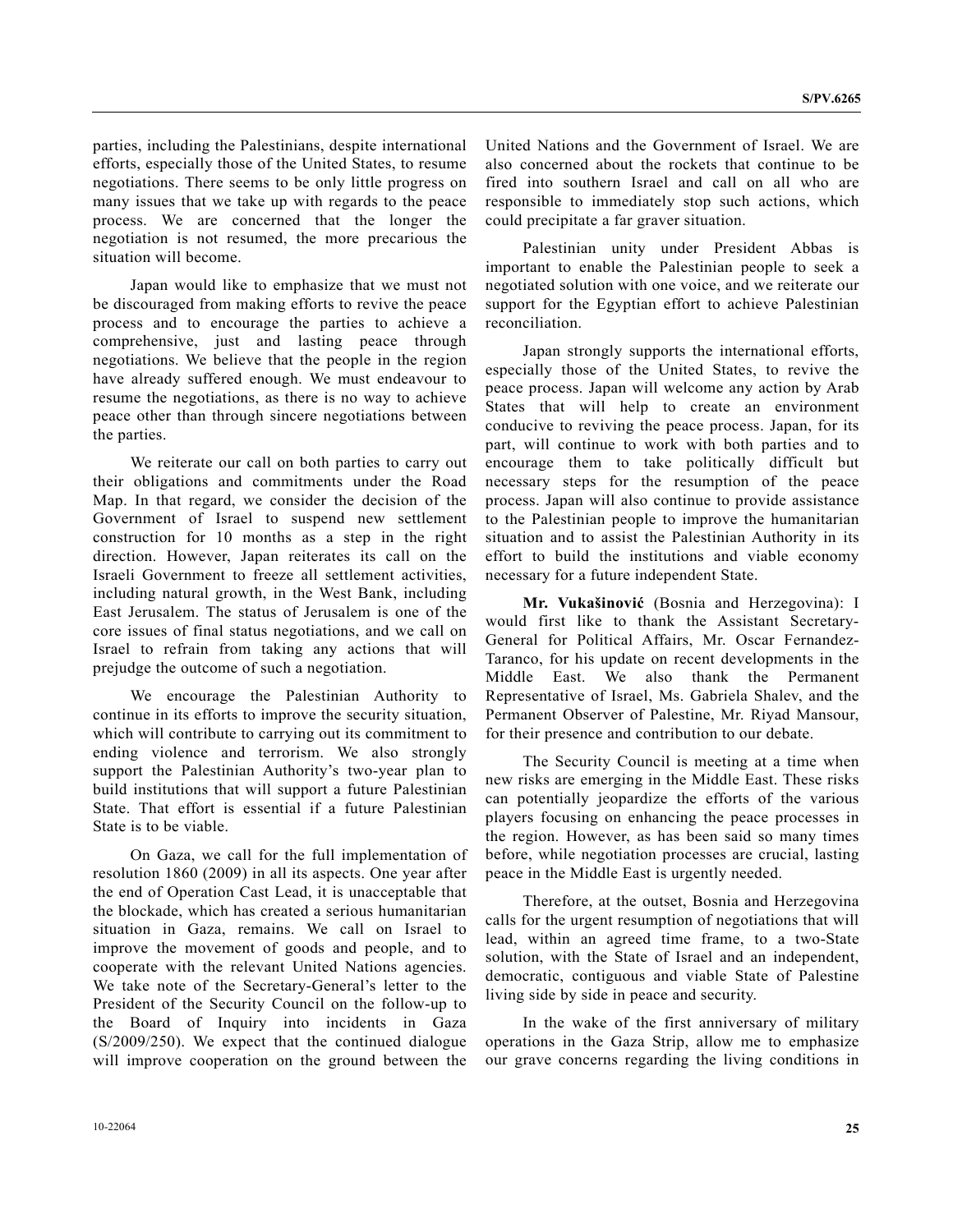that area. It is discouraging that, despite the international community's calls, no progress has been made in Gaza in the past year.

 Bosnia and Herzegovina urges that all possible steps be taken to ease restrictions of movement in Gaza. We call for the further sustained and unconditional opening of crossings for access to humanitarian aid, commercial goods and persons to and from Gaza. We believe in the necessity of fully implementing the Agreement on Movement and Access. Bosnia and Herzegovina strongly condemns all violations of international humanitarian law and emphasizes that the Israeli and Palestinian civilian populations must be protected.

 Bosnia and Herzegovina is deeply concerned over the decision on the new settlement activities of Israel in occupied East Jerusalem. Settlements on occupied land are illegal under international law. The demolition of homes and expulsions in East Jerusalem represent a grave obstacle to the peace process. Therefore, we join the numerous calls of the international community for Israel's settlement activities to be brought to an immediate halt. We fully support United Nations activities aimed at diffusing the tensions and call on all sides to show restraint.

 Bosnia and Herzegovina considers that securing lasting peace and stability in the Middle East region is possible only through diplomatic efforts and full commitment to the peace process. Hence, we urge that both the Israelis and the Palestinians immediately start unconditionally to implement their obligations, stipulated by the relevant Security Council resolutions, the Madrid principles, including land for peace, the Road Map and the agreements previously reached by the parties, as well as the Arab Peace Initiative. In that context, we would also like to commend the efforts of the Quartet, the mediation efforts of Egypt and the Arab League, as well as other international factors seeking to contribute to the peace process.

 Bosnia and Herzegovina considers that the regional context is of great importance. A comprehensive peace in the Middle East must include a settlement between Israel and Syria and Israel and Lebanon.

 The political progress made in Lebanon since the new Government was formed late last year is commendable. Bosnia and Herzegovina welcome the efforts of the Lebanese Government in the field of political, social and economic development.

 Regarding the Syrian track, we welcome the willingness demonstrated by Israel and Syria to advance the peace process. As a part of our strong commitment to comprehensive regional peace and stability, we fully support all efforts aimed at reactivation of the talks between the two countries.

 In conclusion, Bosnia and Herzegovina reiterates the urgency with which Israelis and Palestinians must resume the peace negotiations. Such negotiations are of utmost significance for progress towards comprehensive peace in the Middle East.

**Mr. Issoze-Ngondet** (Gabon) (*spoke in French*): I wish to congratulate you, Sir, for having organized this important meeting on the situation in the Middle East, including the Palestinian question. Furthermore, I thank the Assistant Secretary-General for Political Affairs, Mr. Oscar Fernandez-Taranco, for the clarity of his briefing and the enlightening information he provided to the Council. Of course I thank the Permanent Representative of Israel and the Permanent Observer of Palestine for their statements.

 As you are aware, Sir, the multiple crises in the Middle East, more specifically the Palestinian-Israeli conflict, have for many years polarized the attention of the international community. For many reasons, that region of the world has become a strategic area and now seems in large part to determine the future of global security. It is unfortunate to note that despite the many efforts made towards peace and stability in that region, all types of frustrations and humiliations continue to undermine the effectiveness of any prospect for peace and development.

 The Israeli-Palestinian conflict is no exception to that sad assessment. Indeed, negotiations on the Israeli-Palestinian peace process are again at a major impasse. More than two years after the international donors conference held in December 2007, the humanitarian situation in the Gaza Strip remains very worrying, particularly because of the blockade of Gaza. In resolution 1860 (2009), adopted 8 January 2009, the Security Council called for the lifting of that measure in order to allow humanitarian aid and commercial goods into Gaza without hindrance and to allow individuals to move about freely.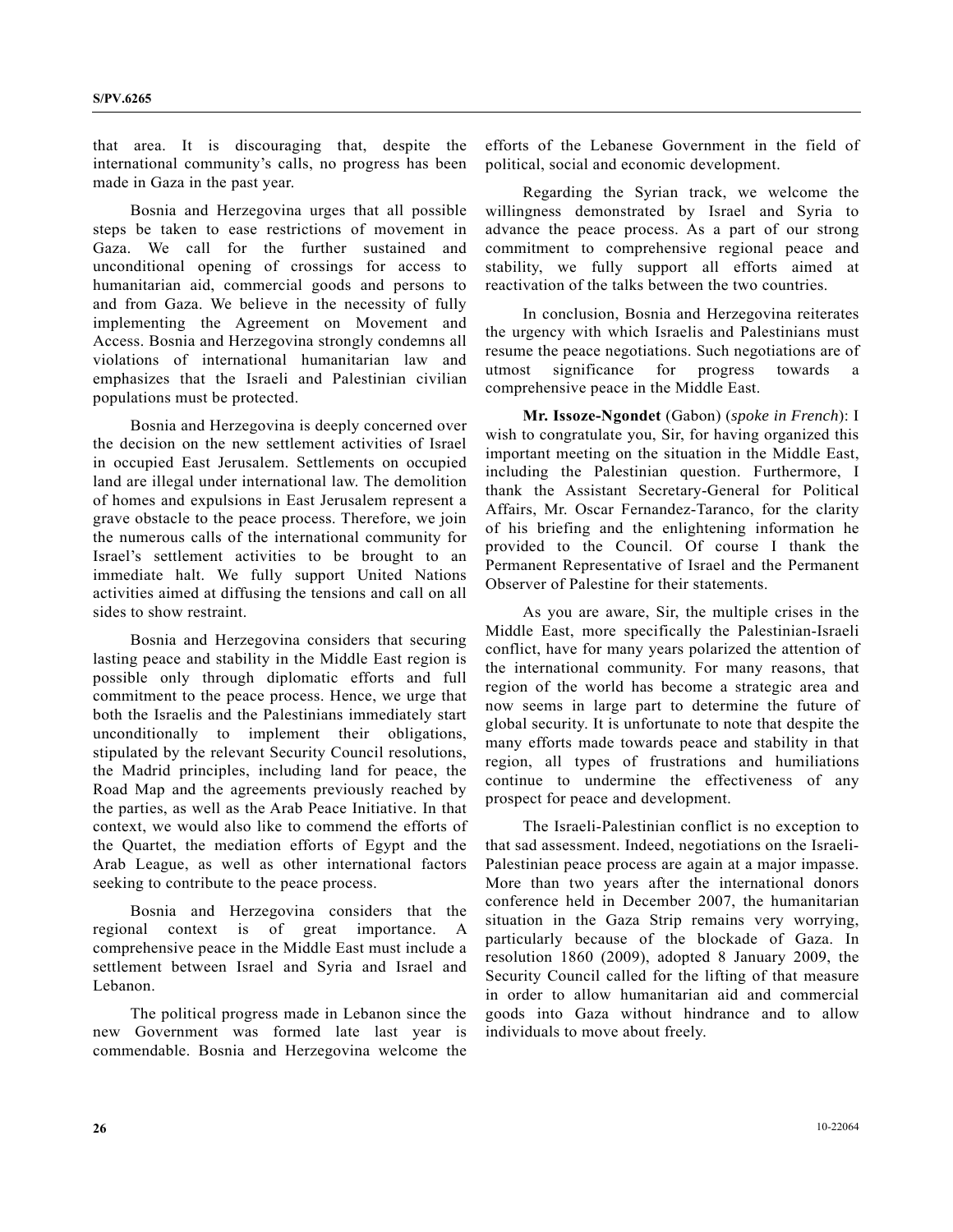We must also respond to Israel's legitimate security concerns by taking drastic measures to prevent the entry of illicit arms into Gaza and to halt the firing of rockets on Israeli civilians.

 Gabon hopes for the rapid resumption of Israeli-Palestinian negotiations for a genuine and lasting peace based on respect for the principles agreed by the parties and on implementation of the rules of international law. In other words, we support the vision of a Palestinian State coexisting with the State of Israel within secure and internationally recognized borders, in conformity with the Road Map adopted in 2003 and relevant Security Council resolutions.

 To revitalize that perspective, my country invites the Quartet to step up its efforts in order to lead the Israeli and Palestinian leaders to resume dialogue in good faith. We strongly back France's initiatives aimed at achieving that goal and at promoting peace in the region. We also support the efforts of the United States and Russia directed at both parties with a view to a durable negotiated settlement of the conflict.

 The creation of a Palestinian State is an unavoidable step to make the peace process successful. To that end, the international community should increase the aid afforded the Palestinian Authority to assist it in its programme to strengthen the institutions of a future State. We urge the United Nations to continue to work for a just and lasting peace in the Middle East, basing its efforts on Security Council resolutions 242 (1967), 338 (1973), 1397 (2002), 1515 (2003) and 1850 (2008), as well as on existing agreements and a number of peace initiatives.

 My country also pays tribute to the good offices of Egypt and all the other countries participating in the Arab Peace Initiative with a view to a political settlement of the conflict and a comprehensive, just and lasting peace in the Middle East. As the futures of Israel and Palestine are closely intertwined, only frank, ongoing, direct dialogue between the two parties will make possible lasting solutions to the conflict.

**Mrs. Ogwu** (Nigeria): Thank you, Mr. President, for convening this open debate on the situation in the Middle East. I also would like to thank Assistant Secretary-General Fernandez-Taranco for his insightful and comprehensive briefing. Our thanks go to the Permanent Representative of Israel and the Permanent Observer of Palestine for their very useful statements.

 It is a matter of great concern that despite years of engagement and efforts by the international community to find a lasting and comprehensive solution to the Middle East crisis, including the Palestine question, the problem remains intractable. Today, not only is the peace process deadlocked; tensions are rising in East Jerusalem and violence is reported in Gaza. The prospects for the resumption of peace talks are further hindered by the political uncertainty in Palestine, the humanitarian crisis in Gaza, arms smuggling into Jerusalem and, more importantly, by settlement activities.

 It is within this framework of daunting challenges that we welcome the positive developments enumerated by the Assistant Secretary-General in his statement. In particular we note the payment of \$10.5 million by the Israeli Government to the United Nations in respect of losses sustained by the United Nations last year during Operation Cast Lead.

 We also welcome the efforts of the United States through its Special Envoy, Senator George Mitchell, to restart substantial peace talks in the region. In the same vein, we appreciate other initiatives, including the Middle East Quartet, the intra-Palestinian talks brokered by President Hosni Mubarak of Egypt and the Arab Peace Initiative. Indeed, the decision by Prime Minister Netanyahu to suspend settlement activities for 10 months provides a window of opportunity that we must seize.

 Nigeria remains firmly committed to the Middle East peace process, particularly the aspiration to a just, comprehensive and lasting settlement of the conflict between Israel and Palestine. We reaffirm our support for a two-State solution with both Israel and Palestine living side by side within secure and recognized borders and respect for the agreed borders of 1967. We know that progress requires achievement of core benchmarks encompassing peace talks, settlements, the humanitarian situation in the occupied territory and the issue of access to and movement in Gaza.

 It is evident that following Operation Cast Lead, the political will of both parties to come together for negotiations is visibly lacking. Despair must now give way to optimism and concrete, credible engagement. We therefore join other delegations in calling for the urgent resumption of the peace talks as a means of building confidence between the parties. The need to move forward with the political process in order to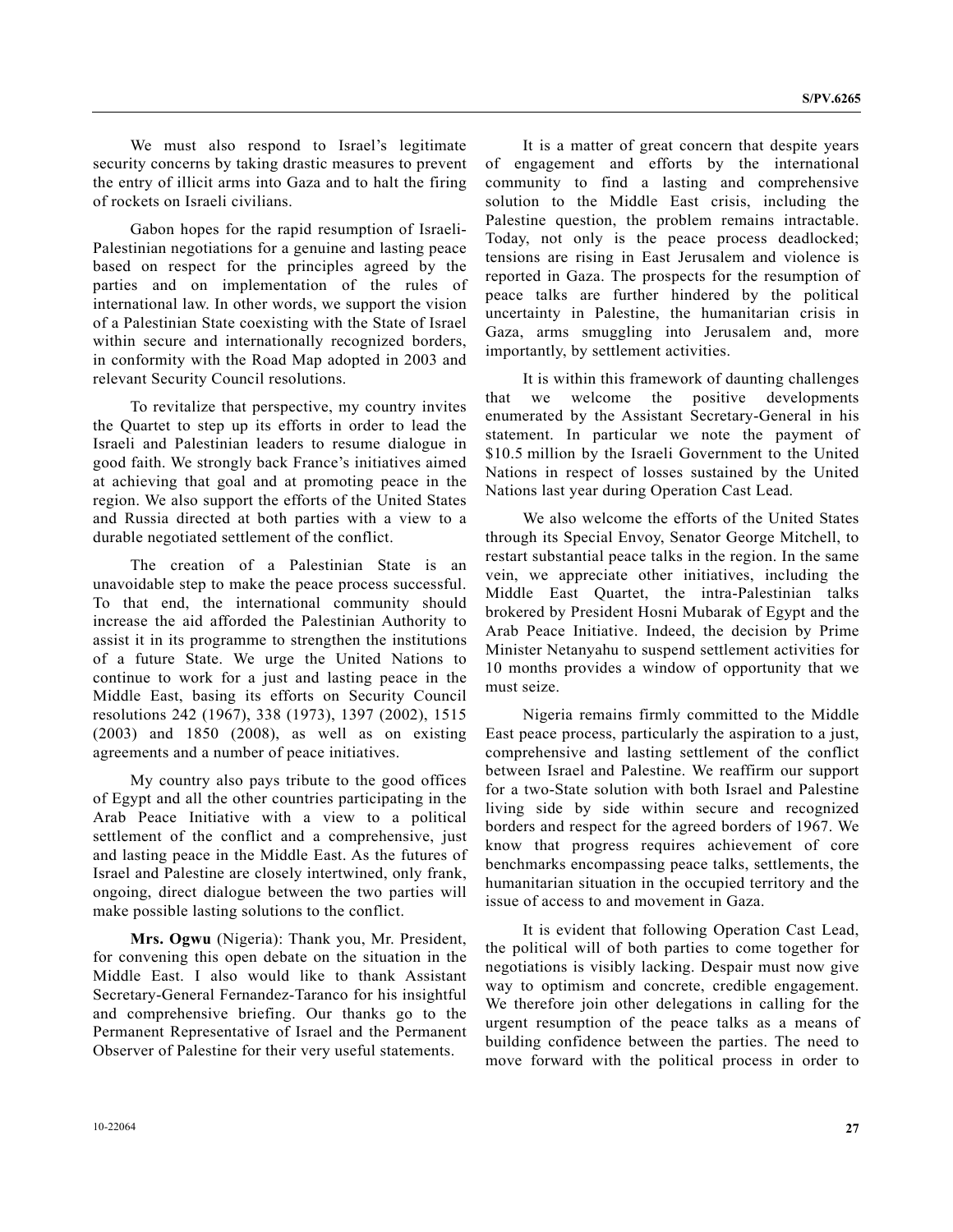consolidate the gains of past efforts has never been so critical.

 As speakers before me have stressed this morning, freezing settlement activity in the West Bank and East Jerusalem is critical to the resumption of dialogue and to the entire peace process. We therefore reiterate our call on Israel to adopt all possible measures to stop settlement expansion in the West Bank and East Jerusalem, including natural growth.

 On the abject humanitarian situation in the occupied territories, we encourage Israel to remove the obstacles to access and to facilitate the movement of people and goods into the Gaza Strip, consistent with the Agreement on Movement and Access. The inhabitants of the territory, especially women and children, are dependent on aid as their means of livelihood, whereas they should be engaged in gainful economic activities. Immediate steps must be taken to alleviate suffering. We encourage Israel to allow the recommencement of the stalled United Nations projects and other donor projects in the area.

 The human rights violations committed by both sides during Operation Cast Lead have also not been adequately addressed. We therefore call on both sides to conduct credible domestic investigations into the many reported allegations.

 We also call on Palestine to continue its unrelenting efforts to set up a functioning State structure and to strengthen its security capacity in order to address the incessant arms smuggling and other threats to Israel. We believe that an intensified intra-Palestinian dialogue will lead to domestic peace and security.

 As the world commemorates International Day of Commemoration in Memory of the Victims of the Holocaust, we wish to echo the ideals for which the United Nations stands and to call for a concerted effort to rekindle the spirit of collective existence, as enshrined in the Charter, in order to save the people of the Middle East — and indeed the whole world from the scourge of war.

 **The President** (*spoke in Chinese*): I shall now make a statement in my capacity as the representative of China.

 We are deeply concerned over the stalemate in the Middle East peace process and the bleak prospects for resumption of the peace talks. We hope the parties concerned will strengthen their belief in the peace talks, overcome the difficulties and interruptions, create favourable conditions for an early resumption of the peace talks. Israel should freeze all settlement activity and cease the building of the separation wall. Israel should also refrain from moves that do not contribute to resumption of the peace talks on the issue of East Jerusalem.

 The humanitarian situation in the occupied Palestinian territory remains a serious challenge. The parties concerned should earnestly implement Security Council resolution 1860 (2009) and renounce violence against civilians. We urge Israel to open all the border crossings to Gaza and ensure that the region achieves reconstruction as soon as possible and that its people can return to normal life.

 Internal reconciliation in Palestine is of critical importance. We hope all factions in Palestine will bear in mind the long-term interests of the nation and will work together to strive for the success of the Middle East peace process. We support the efforts made by Egypt in this regard.

 The international community should redouble its efforts to push for all parties to build the momentum for negotiations. We hope the Quartet will play a bigger role in facilitating the Palestinian-Israeli negotiations. We also hope the Security Council will contribute more significantly to the Middle East peace process.

 China supports the achievement of the goal of two States, Israel and Palestine, living side by side in peace on the basis of the relevant United Nations resolutions, the Arab Peace Initiative, the principle of land for peace and the Road Map. China will continue to make constructive contributions, along with the rest of the international community, to the achievement of the two-State solution and comprehensive, just and lasting peace and development in the Middle East.

 I now resume my functions as President of the Security Council.

 I now give the floor to His Excellency Mr. Pedro Serrano, acting head of the delegation of the European Union to the United Nations.

**Mr. Serrano:** Let me start, Mr. President, by thanking you for inviting the European Union (EU), in its capacity as a Quartet member, to participate in this open debate. The candidate countries Turkey, Croatia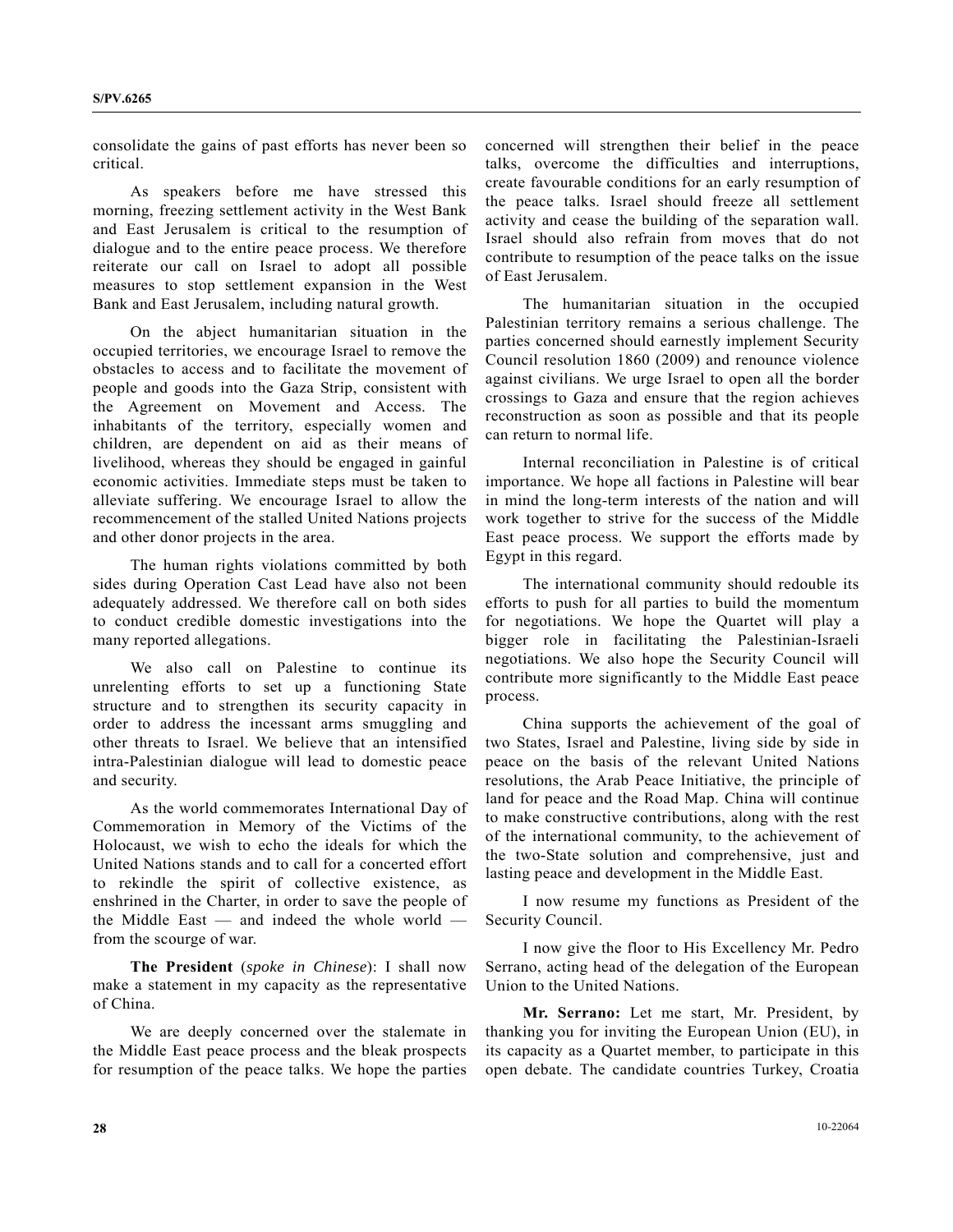and the former Yugoslav Republic of Macedonia, the countries of the Stabilization and Association Process and potential candidates Albania, Montenegro and Serbia and the European Free Trade Association country Iceland, member of the European Economic Area, as well as Ukraine, the Republic of Moldova and Armenia, align themselves with this statement.

 We have listened carefully to the presentations and statements just made. The resolution of the Arab-Israeli conflict remains a central political and strategic objective for the European Union. On the occasion of the first Foreign Affairs Council meeting, in December 2009, following the entry into force of the Lisbon Treaty, EU Foreign Ministers discussed in depth the current situation in the Middle East and the way forward. During this discussion the following points were emphasized.

 A resumption of negotiations between Israelis and Palestinians, now absent for more than a year, is of utmost urgency. These negotiations, however, must be focussed and result-oriented. The negotiations must respect international law as well as previous agreements and understandings. They must include all final-status issues, including borders, Jerusalem, refugees, security and water, and must lead, within an agreed time frame, to a two-State solution, with the State of Israel and an independent, democratic, contiguous and viable State of Palestine living side by side in peace and security.

 The European Union will not recognize any changes to the pre-1967 borders, including with regard to Jerusalem, other than those agreed by the parties. The European Union supports the ongoing efforts of the United States towards a resumption of negotiations, which are closely coordinated among Quartet partners.

 The European Union stands ready to contribute substantially to post-conflict arrangements aimed at ensuring the sustainability of peace agreements. We appeal to others to join in this important task. In the meantime, the European Union continues its work as a key contributor to Palestinian State-building, in line with the Palestinian Authority's government plan. Our field missions and our work within the Quartet contribute to this. In this context, I would like to emphasize the efforts deployed by Quartet Special Envoy Tony Blair to promote Palestinian economic development and institutional governance of the future Palestinian State.

 The European Union welcomes Israel's steps to ease restrictions on movement in the West Bank, which have made a contribution to economic growth. Further and sustained improvements of movement and access have to follow. Many checkpoints and roadblocks remain in place. The Palestinian Authority, for its part, must build on its efforts to improve law and order.

 The European Union took positive note of the decision of the Government of Israel on a partial and temporary settlement freeze. The European Union sees this as a first step in the right direction and hopes that it will contribute towards a resumption of meaningful negotiations. At the same time, the European Union reiterates that settlements and the separation barrier, wherever it is built on occupied land, as well as demolition of homes and evictions, are illegal under international law, constitute an obstacle to peace and threaten to make a two-State solution impossible. The European Union urges the Government of Israel to immediately end all settlement activities in East Jerusalem and the rest of the West Bank and including natural growth, and to dismantle all outposts erected since March 2001.

 The European Union is particularly concerned about the situation in East Jerusalem and calls on the Israeli Government to stop all discriminatory treatment of Palestinians there. The European Union recalls that it has never recognised the annexation of East Jerusalem. If there is to be genuine peace, a way must be found through negotiations to resolve the status of Jerusalem as the future capital of two States. The European Union calls for the reopening of Palestinian institutions in Jerusalem in accordance with the Road Map.

 One year ago, the Gaza hostilities came to an end and the Security Council adopted resolution 1860 (2009). However, the situation continues to be of grave concern. Full implementation of resolution 1860 (2009) is urgent. The EU further emphasises the importance of appropriate and credible investigations into possible violations of international human rights law and international humanitarian law by the parties to the conflict, in accordance with international standards. A continued policy of closures has deeply affected life in Gaza, has led to the devastation of its economy and is politically counterproductive. The European Union maintains its call for an immediate, sustained and unconditional opening of the crossings for the flow of humanitarian aid, commercial goods and persons to and